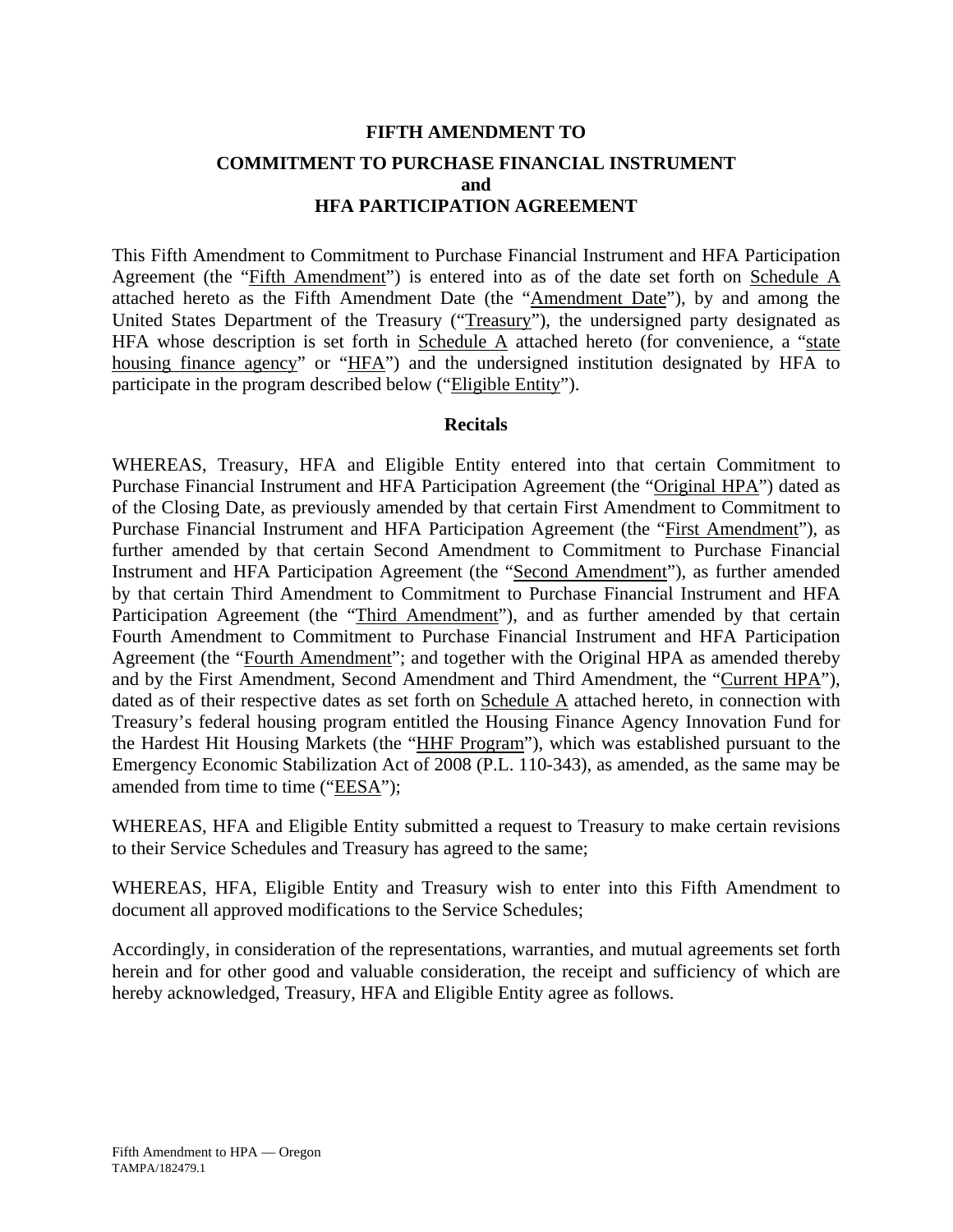# **Agreement**

# **1. Amendments**

A. Definitions. All references in the Current HPA to the "Agreement" shall mean the Current HPA, as further amended by this Fifth Amendment; and all references in the Current HPA to Schedules A or B shall mean the Schedules A or B attached to this Fifth Amendment. All references herein to the "HPA" shall mean the Current HPA, as further amended by this Fifth Amendment.

B. Schedule A. Schedule A attached to the Current HPA is hereby deleted in its entirety and replaced with Schedule A attached to this Fifth Amendment.

C. Schedule B. Schedule B attached to the Current HPA is hereby deleted in its entirety and replaced with Schedule B attached to this Fifth Amendment.

# **2. Representations, Warranties and Covenants**

A. HFA and Eligible Entity. HFA and Eligible Entity, each for itself, make the following representations, warranties and covenants to Treasury and the truth and accuracy of such representations and warranties and compliance with and performance of such covenants are continuing obligations of HFA and Eligible Entity, each as to itself. In the event that any of the representations or warranties made herein cease to be true and correct or HFA or Eligible Entity breaches any of its covenants made herein, HFA or Eligible Entity, as the case may be, agrees to notify Treasury immediately and the same shall constitute an Event of Default under the HPA.

(1) HFA and Eligible Entity each hereby certifies, represents and warrants as of the date hereof that each of the representations and warranties of HFA or Eligible Entity, as applicable, contained in the HPA are true, correct, accurate and complete in all material respects as of the date hereof. All covenants of HFA or Eligible Entity, as applicable, contained in the HPA shall remain in full force and effect and neither HFA, nor Eligible Entity is in breach of any such covenant.

(2) Eligible Entity has the full corporate power and authority to enter into, execute, and deliver this Fifth Amendment and any other closing documentation delivered to Treasury in connection with this Fifth Amendment, and to perform its obligations hereunder and thereunder.

(3) HFA has the full legal power and authority to enter into, execute, and deliver this Fifth Amendment and any other closing documentation delivered to Treasury in connection with this Fifth Amendment, and to perform its obligations hereunder and thereunder.

# **3. Miscellaneous**

A. The recitals set forth at the beginning of this Fifth Amendment are true and accurate and are incorporated herein by this reference.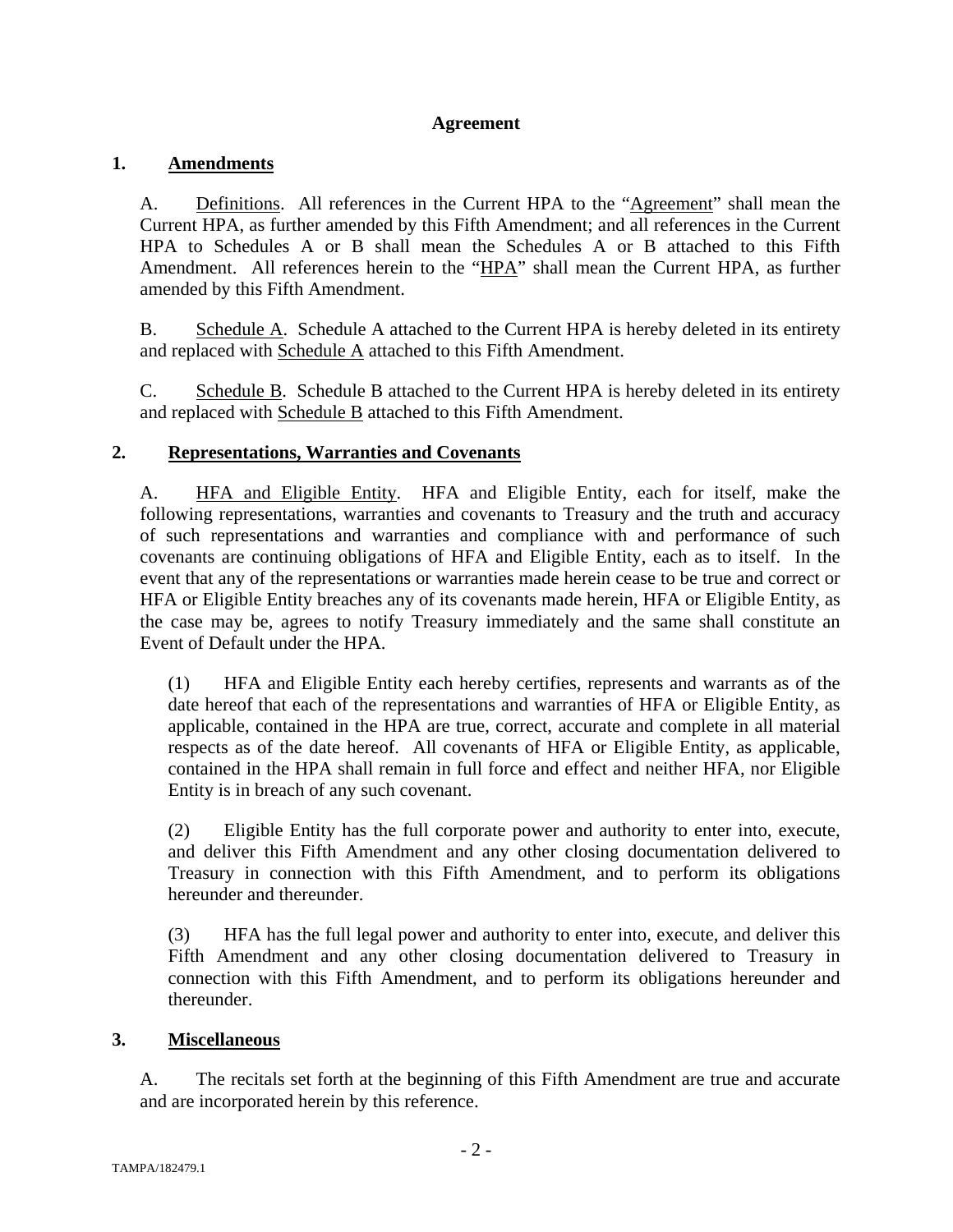B. Capitalized terms used but not defined herein shall have the meanings ascribed to them in the HPA.

C. Any provision of the HPA that is determined to be prohibited or unenforceable in any jurisdiction shall, as to such jurisdiction, be ineffective to the extent of such prohibition or unenforceability without invalidating the remaining provisions of the HPA, and no such prohibition or unenforceability in any jurisdiction shall invalidate such provision in any other jurisdiction.

D. This Fifth Amendment may be executed in two or more counterparts (and by different parties on separate counterparts), each of which shall be deemed an original, but all of which together shall constitute one and the same instrument. Facsimile or electronic copies of this Fifth Amendment shall be treated as originals for all purposes.

# [SIGNATURE PAGE FOLLOWS; REMAINDER OF PAGE INTENTIONALLY LEFT BLANK]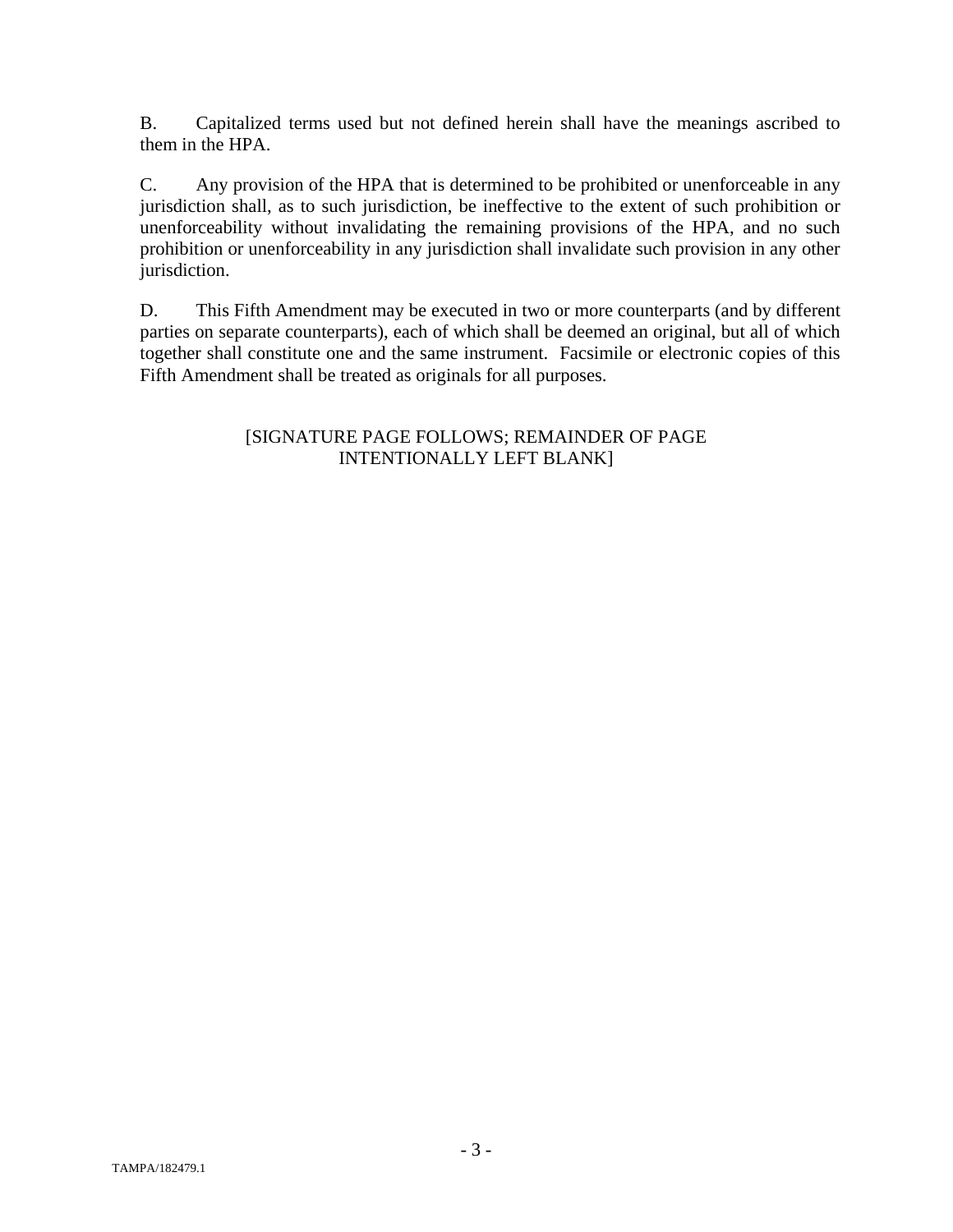**In Witness Whereof**, HFA, Eligible Entity and Treasury by their duly authorized officials hereby execute and deliver this Fifth Amendment to Commitment to Purchase Financial Instrument and HFA Participation Agreement as of the Amendment Date.

## **HFA**: **TREASURY**:

OREGON HOUSING AND COMMUNITY SERVICES

UNITED STATES DEPARTMENT OF THE **TREASURY** 

By:  $/s/Rick Crager$  By: Name: Rick Crager Name: Timothy G. Massad

Title: Acting Director Title: Acting Assistant Secretary for Financial Stability

## **ELIGIBLE ENTITY**:

OREGON AFFORDABLE HOUSING ASSISTANCE CORPORATION

By: /s/ Rick Crager Name: Rick Crager Title: President

By: /s/ Nancy Cain Name: Nancy Cain Title: Treasurer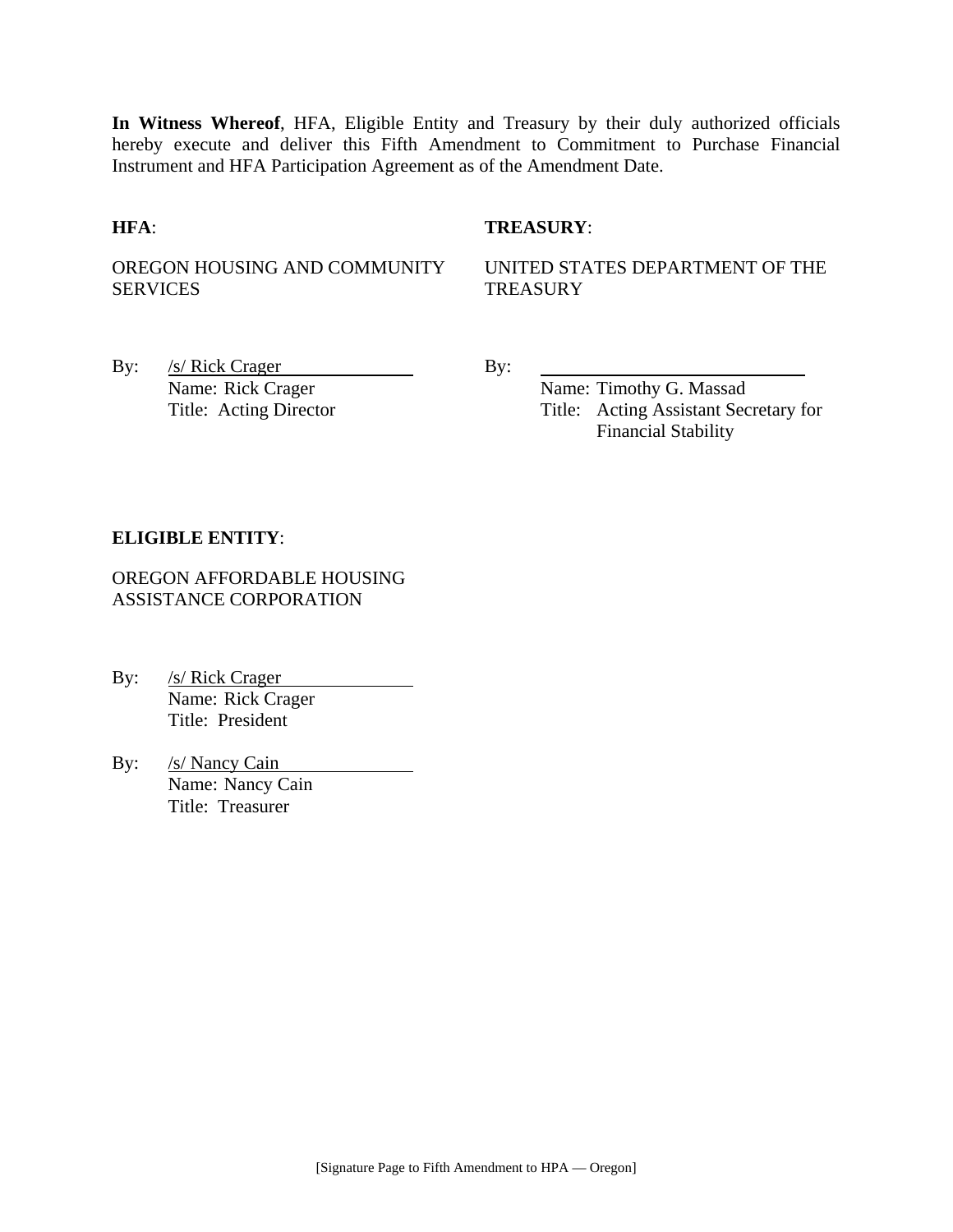In Witness Whereof, HFA, Eligible Entity and Treasury by their duly authorized officials hereby execute and deliver this Fifth Amendment to Commitment to Purchase Financial Instrument and HFA Participation Agreement as of the Amendment Date.

#### HFA.

### **TREASURY:**

OREGON HOUSING AND COMMUNITY **SERVICES** 

UNITED STATES DEPARTMENT OF THE **TREASURY** 

By:

Name: Rick Crager Title: Acting Director

By:

Name: Timothy G. Massad Title: Acting Assistant Secretary for **Financial Stability** 

#### **ELIGIBLE ENTITY:**

OREGON AFFORDABLE HOUSING ASSISTANCE CORPORATION

 $By:$ 

Name: Rick Crager Title: President

By:

Name: Nancy Cain Title: Treasurer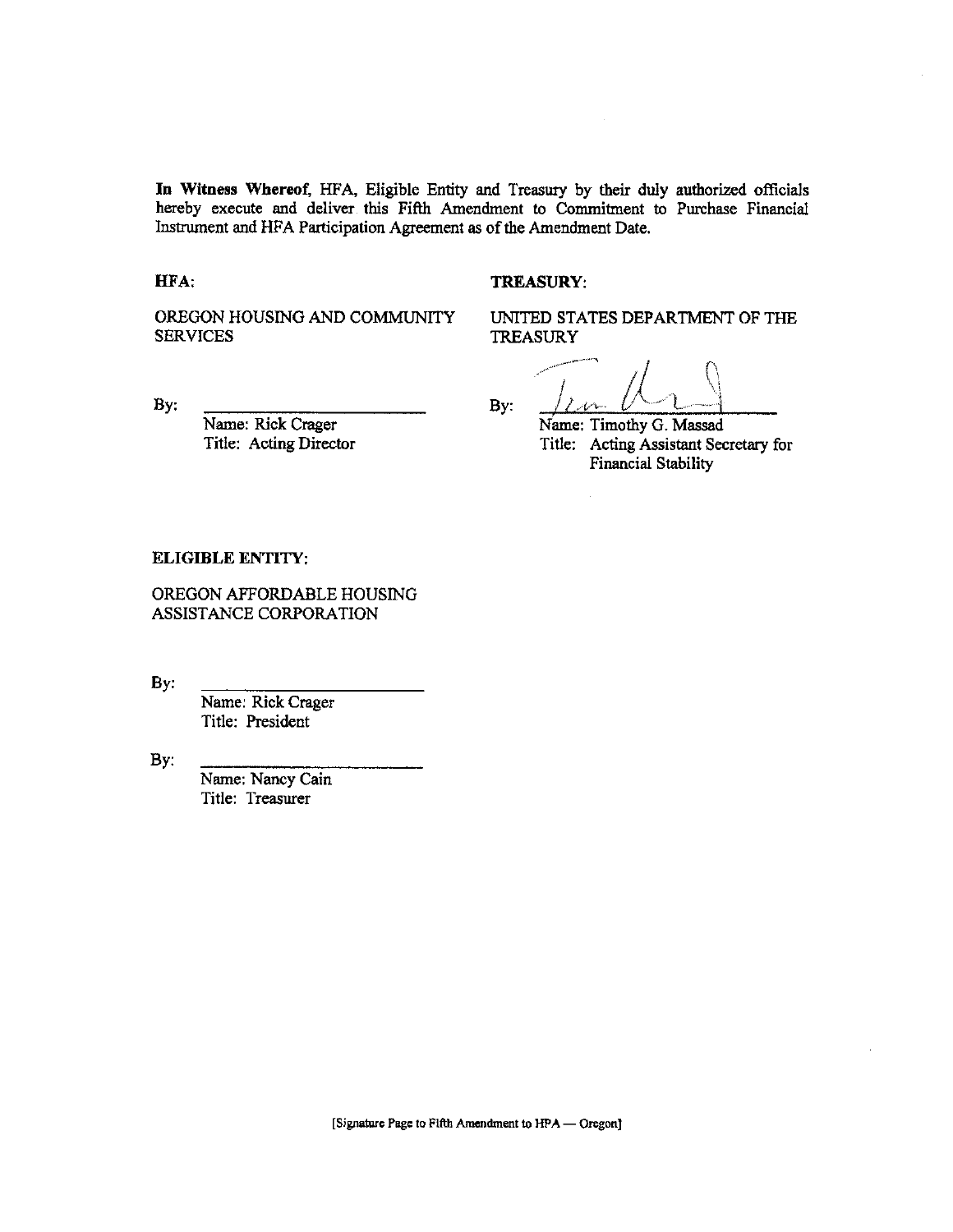# **EXHIBITS AND SCHEDULES**

Schedule A Basic Information

Schedule B Service Schedules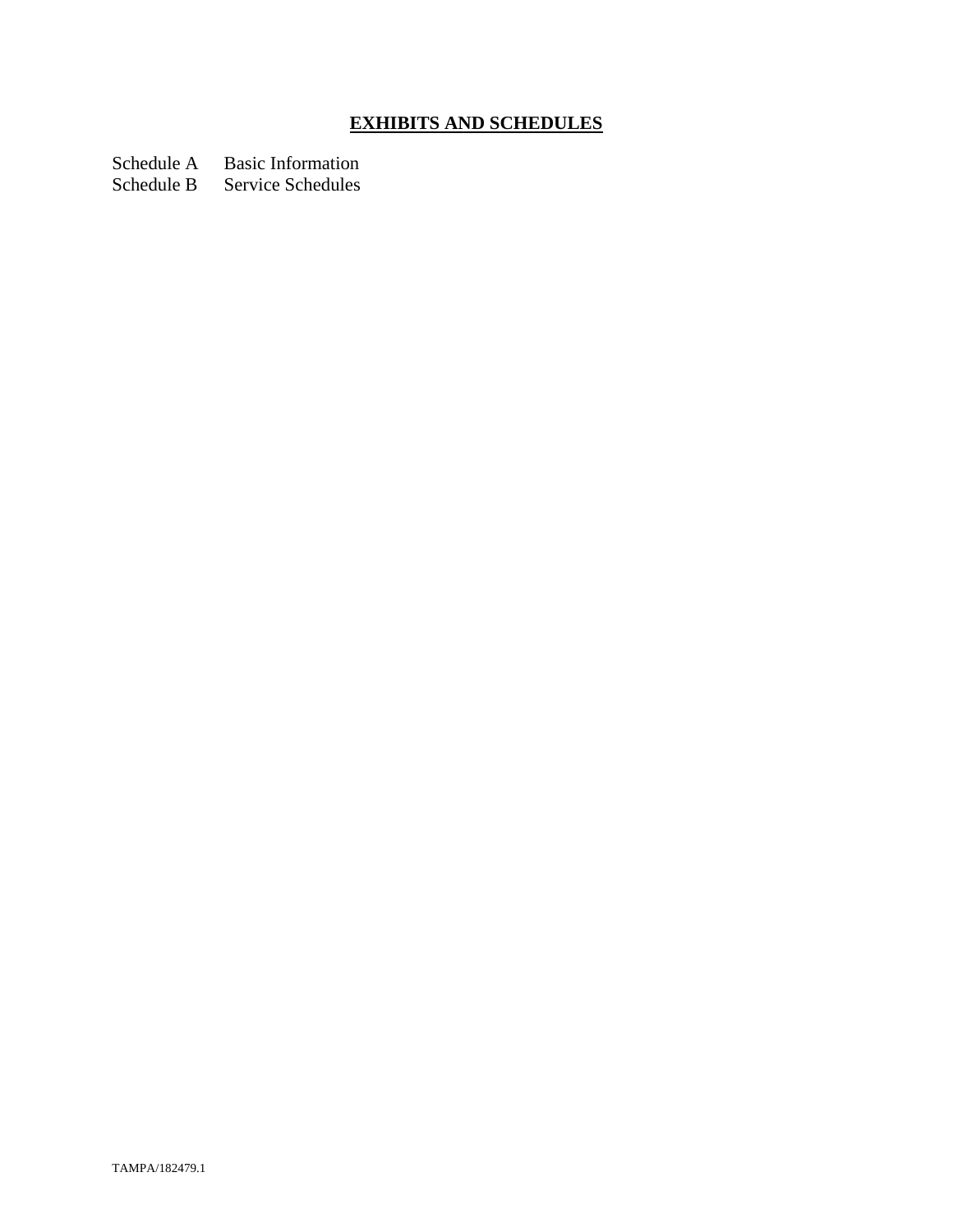# **SCHEDULE A**

# **BASIC INFORMATION**

| Eligible Entity Information:<br>Name of the Eligible Entity: | Oregon Affordable Housing Assistance<br>Corporation |
|--------------------------------------------------------------|-----------------------------------------------------|
| Corporate or other organizational form:                      | Nonprofit corporation                               |
| Jurisdiction of organization:                                | Oregon                                              |
| Notice Information:                                          |                                                     |

| <b>HFA</b> Information:<br>Name of HFA: | Oregon Housing and Community Services                                        |
|-----------------------------------------|------------------------------------------------------------------------------|
| Organizational form:                    | A department of the State of Oregon under<br>the laws of the State of Oregon |
| Date of Application:                    | June 1, 2010                                                                 |
| Date of Action Plan:                    | September 1, 2010                                                            |
| Notice Information:                     |                                                                              |

| <b>Program Participation Cap:</b>                                        | \$220,042,786.00 |
|--------------------------------------------------------------------------|------------------|
| Portion of Program Participation Cap<br>Representing Original HHF Funds: | \$88,000,000.00  |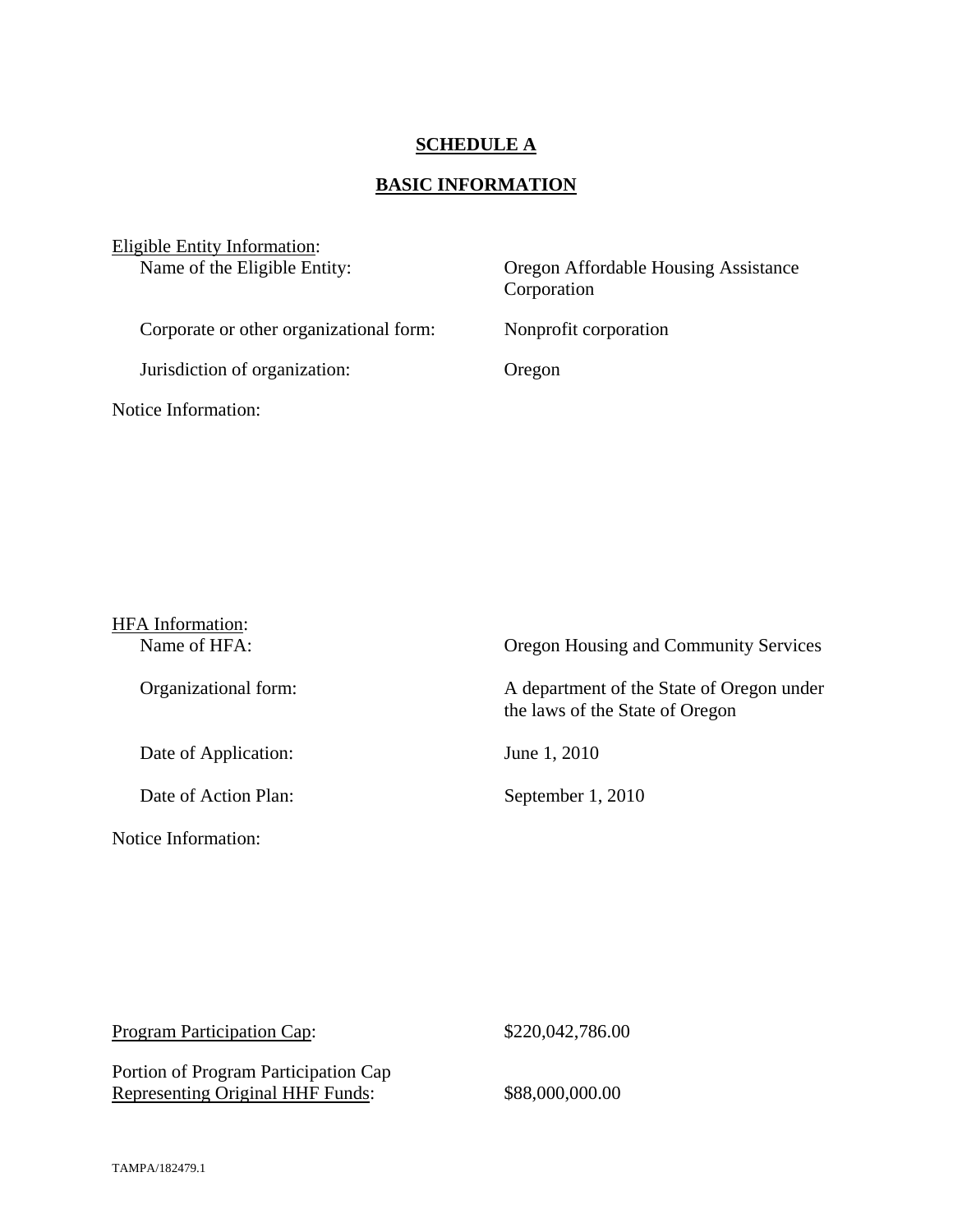| Portion of Program Participation Cap                   |                                                                                                                                                        |
|--------------------------------------------------------|--------------------------------------------------------------------------------------------------------------------------------------------------------|
| <b>Representing Unemployment HHF Funds:</b>            | \$49,294,215.00                                                                                                                                        |
| Permitted Expenses:                                    | \$19,490,748.00                                                                                                                                        |
| <b>Closing Date:</b>                                   | August 3, 2010                                                                                                                                         |
| <b>First Amendment Date:</b>                           | September 23, 2010                                                                                                                                     |
| <b>Second Amendment Date:</b>                          | September 29, 2010                                                                                                                                     |
| Third Amendment Date:                                  | December 16, 2010                                                                                                                                      |
| <b>Fourth Amendment Date:</b>                          | March 31, 2011                                                                                                                                         |
| <b>Fifth Amendment Date:</b>                           | May 25, 2011                                                                                                                                           |
| <b>Eligible Entity Depository Account Information:</b> | See account information set forth in the<br>Depository Account Control Agreement<br>between Treasury and Eligible Entity<br>regarding the HHF Program. |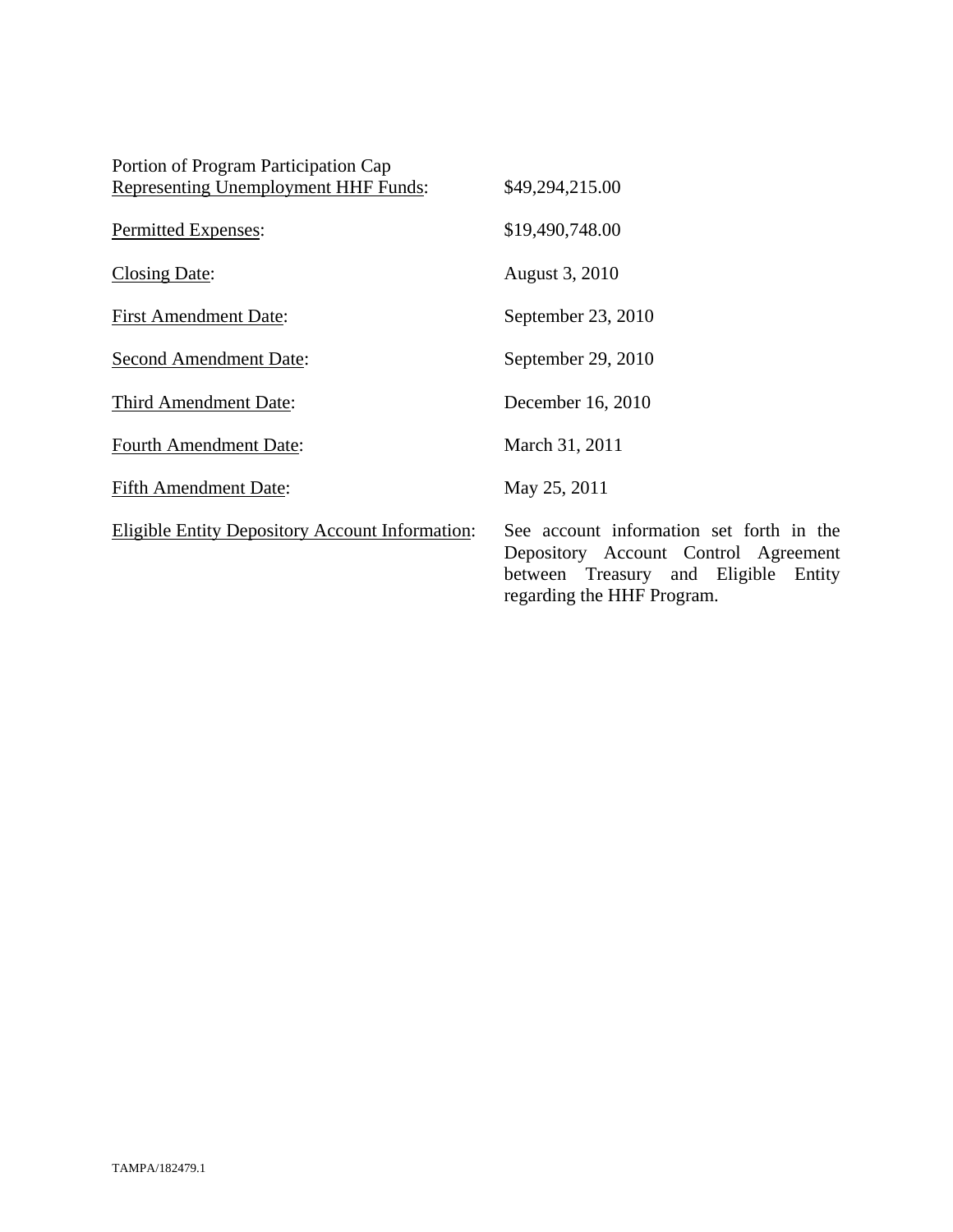# **SCHEDULE B**

# **SERVICE SCHEDULES**

The Service Schedules attached as Schedule B to the Current HPA are hereby deleted in their entirety and replaced with the attached Service Schedules (numbered sequentially as Service Schedule B-1, Service Schedule B-2, et. seq.), which collectively comprise Schedule B to the HPA.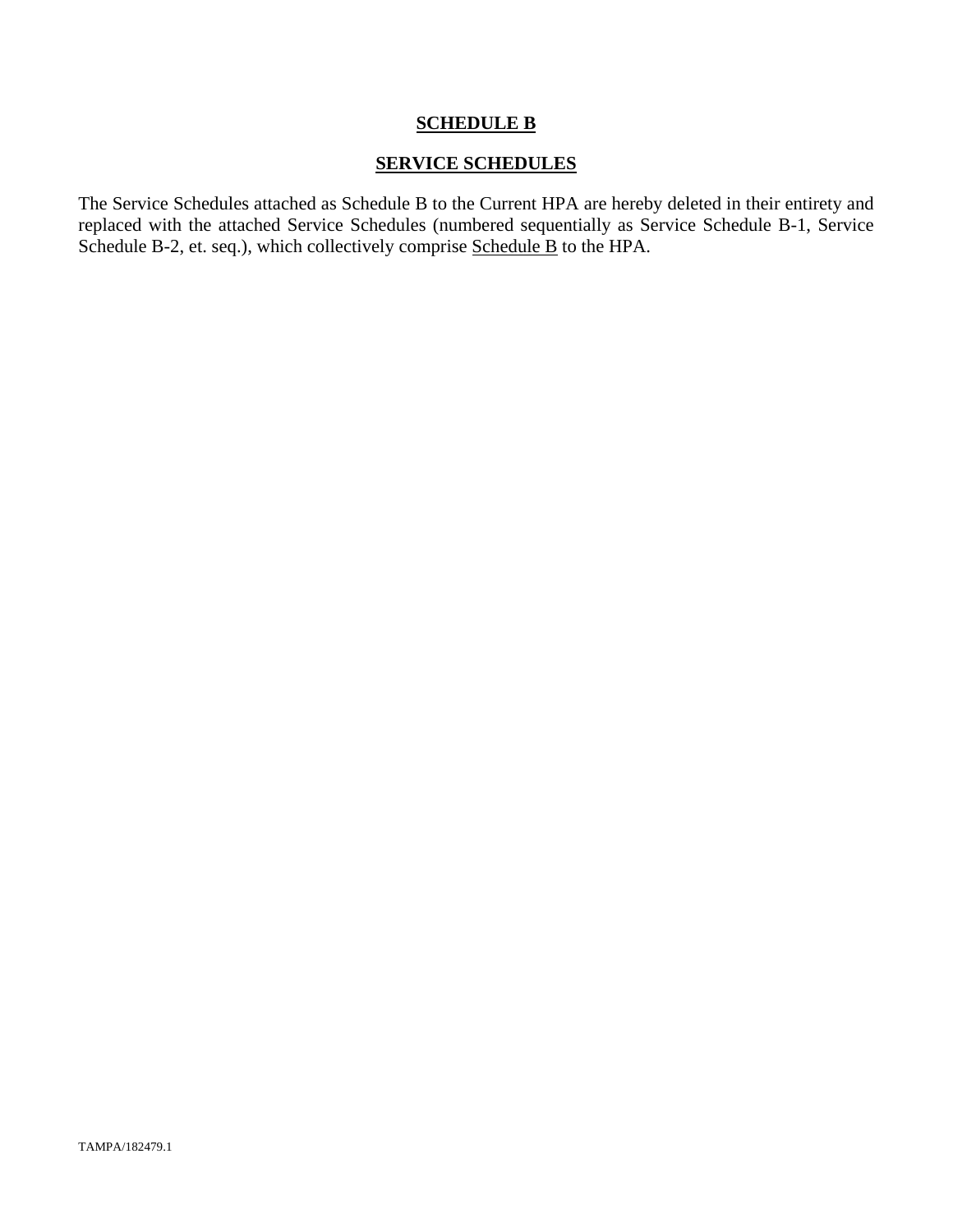# **Oregon Affordable Housing Assistance Corporation Loan Modification Assistance Program Summary Guidelines**

| 4. | <b>Program Overview</b>                                                               | The Loan Modification Assistance Program will provide funds to<br>assist financially distressed borrowers who are in the process of<br>modifying their home loans.                                                                                                                                                                                                                                                                                                                                                                                                                                                                                                                                                                               |
|----|---------------------------------------------------------------------------------------|--------------------------------------------------------------------------------------------------------------------------------------------------------------------------------------------------------------------------------------------------------------------------------------------------------------------------------------------------------------------------------------------------------------------------------------------------------------------------------------------------------------------------------------------------------------------------------------------------------------------------------------------------------------------------------------------------------------------------------------------------|
|    |                                                                                       | Under the Program, a one-time contribution of funds will be made<br>to a homeowner's lender/servicer to be used to fill a financial gap<br>that limits a homeowner's eligibility for a loan modification.<br>Funds may be used to reduce the outstanding principal balance,<br>pay delinquent escrow, arrearages, or strategically apply<br>resources to ensure a Net Present Value test is positive.<br>Modification must result in a loan to value ratio of no more than<br>125 percent, a total debt-to-income of up to or less than 50<br>percent, and a mortgage payment of no more than 31 percent<br>including principal, interest, taxes and insurance. The Program is<br>designed to work with both HAMP and non-HAMP<br>modifications. |
| 5. | <b>Program Goals</b>                                                                  | To provide a quick infusion of funds that will allow for a<br>successful loan modification. Without these additional funds,<br>homeowners would be ineligible for modification.                                                                                                                                                                                                                                                                                                                                                                                                                                                                                                                                                                  |
| 6. | <b>Target Population/</b><br><b>Areas</b>                                             | The Program will be available in all counties in Oregon for<br>households with incomes equal to or less than 120 percent of state<br>median income. The substantial majority of funding (80 percent)<br>will be provided to those counties identified as hardest hit (20).                                                                                                                                                                                                                                                                                                                                                                                                                                                                       |
| 7. | <b>Program Allocation</b><br>(Excluding<br><b>Administrative</b><br><b>Expenses</b> ) | \$26,000,000.00                                                                                                                                                                                                                                                                                                                                                                                                                                                                                                                                                                                                                                                                                                                                  |
| 8. | <b>Borrower Eligibility</b><br>Criteria                                               | The homeowner must have a current household income equal to<br>or less than 120 percent of state median income. A homeowner<br>who has a loan financed in whole or in part by bonds that are tax-<br>exempt under IRC section 143 is presumed to satisfy income<br>limits.                                                                                                                                                                                                                                                                                                                                                                                                                                                                       |
|    |                                                                                       | The homeowner's current first lien mortgage must have<br>originated before January 1, 2009.                                                                                                                                                                                                                                                                                                                                                                                                                                                                                                                                                                                                                                                      |
|    |                                                                                       | Homeowner must have either been denied for, or must be in the<br>process of receiving, a loan modification.                                                                                                                                                                                                                                                                                                                                                                                                                                                                                                                                                                                                                                      |
|    |                                                                                       | Homeowner must provide a financial hardship affidavit.                                                                                                                                                                                                                                                                                                                                                                                                                                                                                                                                                                                                                                                                                           |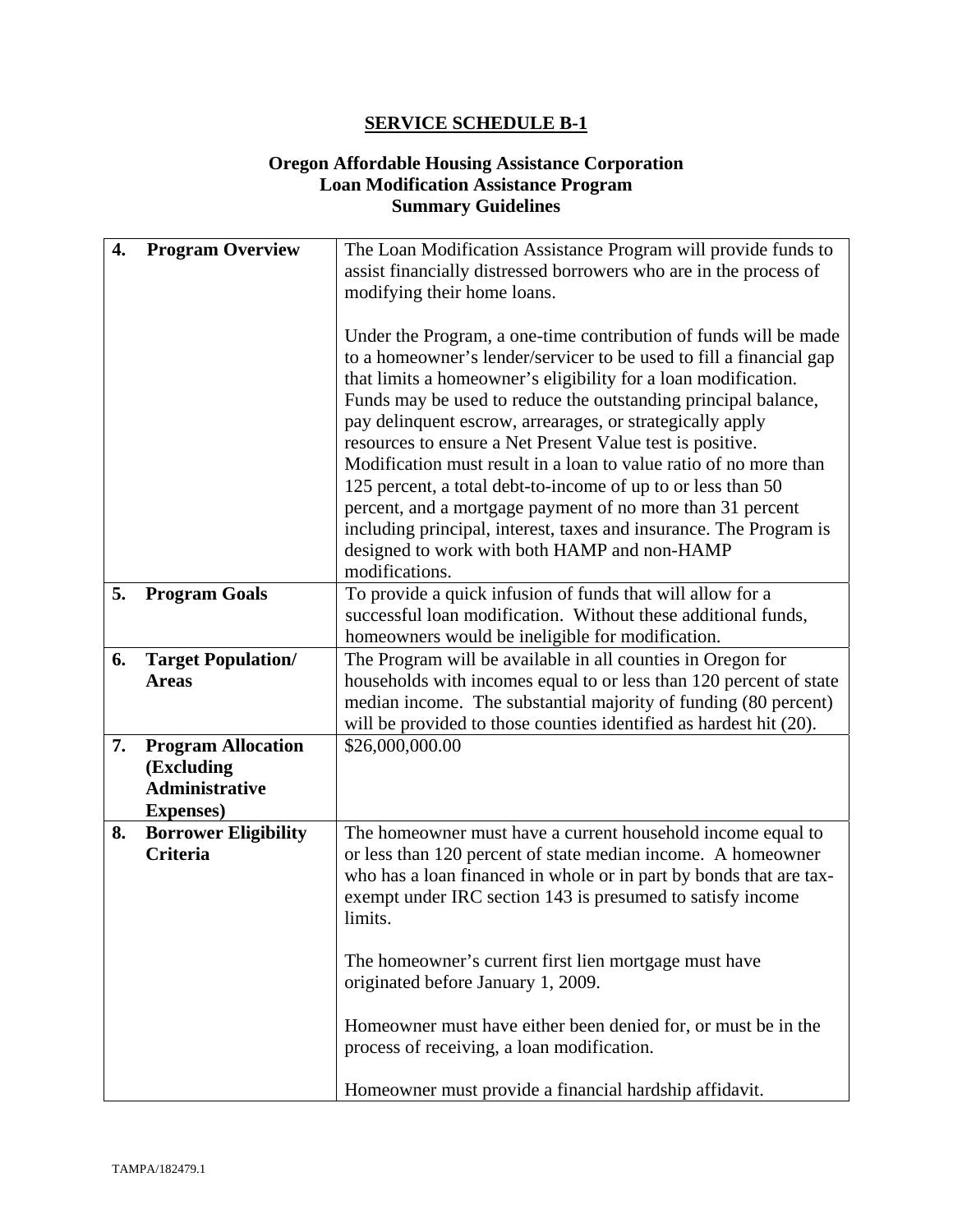|    |                                    | The homeowner cannot own other residential real property.                                                                        |
|----|------------------------------------|----------------------------------------------------------------------------------------------------------------------------------|
|    |                                    | The homeowner, in connection with a mortgage or real estate                                                                      |
|    |                                    | transaction, cannot have been convicted, within the last 10 years,                                                               |
|    |                                    | of any one of the following: (A) felony larceny, theft, fraud or                                                                 |
|    |                                    | forgery, $(B)$ money laundering or $(C)$ tax evasion.                                                                            |
|    |                                    |                                                                                                                                  |
|    |                                    | After modification, must have a loan-to-value ratio of no more                                                                   |
|    |                                    | than 125 percent.                                                                                                                |
| 9. | Property/Loan                      | The subject property must be an owner-occupied, primary                                                                          |
|    | <b>Eligibility Criteria</b>        | residence and be located in Oregon. Manufactured homes are                                                                       |
|    |                                    | eligible only if the structure is recorded in the county's deed                                                                  |
|    |                                    | records.                                                                                                                         |
|    |                                    |                                                                                                                                  |
|    |                                    | The unpaid principal balance of the homeowner's first lien                                                                       |
|    |                                    | mortgage cannot exceed \$729,750.                                                                                                |
|    |                                    | The homeowner cannot own other residential real property.                                                                        |
|    | 10. Program Exclusions             | Owners of second homes or investment properties.                                                                                 |
|    |                                    |                                                                                                                                  |
|    | 11. Structure of                   | Funding from the Program will be structured as a five-year non-                                                                  |
|    | <b>Assistance</b>                  | recourse, zero-percent forgivable, non-amortizing loan in which a                                                                |
|    |                                    | second lien is recorded on the property. Twenty percent of the                                                                   |
|    |                                    | loan will be forgiven for each year it is outstanding. If property is                                                            |
|    |                                    | sold or refinanced prior to the loan termination date, funds will be<br>recovered should sufficient equity be available from the |
|    |                                    | transaction. Recovered funds will be recycled in order to provide                                                                |
|    |                                    | additional program assistance until December 31, 2017, at which                                                                  |
|    |                                    | time any recovered funds will be returned to Treasury.                                                                           |
|    | 12. Per Household                  | Maximum is \$10,000.                                                                                                             |
|    | <b>Assistance</b>                  |                                                                                                                                  |
|    | 13. Duration of Assistance         | One time payment on behalf of borrower to lender/servicer.                                                                       |
|    | 14. Estimated Number of            | An estimated 2,600 homeowners will receive assistance.                                                                           |
|    | Participating<br><b>Households</b> |                                                                                                                                  |
|    | 15. Program Inception/             | The Program is expected to be operational by February of 2011                                                                    |
|    | <b>Duration</b>                    | and last less than 12 months. All funds still available after                                                                    |
|    |                                    | 12/31/2017 will be returned to Treasury.                                                                                         |
|    | 16. Program Interactions           | None.                                                                                                                            |
|    | with Other Programs                |                                                                                                                                  |
|    | (e.g. other HFA                    |                                                                                                                                  |
|    | programs)                          |                                                                                                                                  |
|    | 17. Program Interactions           | The Program will only function directly with the existing HAMP                                                                   |
|    | with HAMP                          | program or other modification programs offered by servicers                                                                      |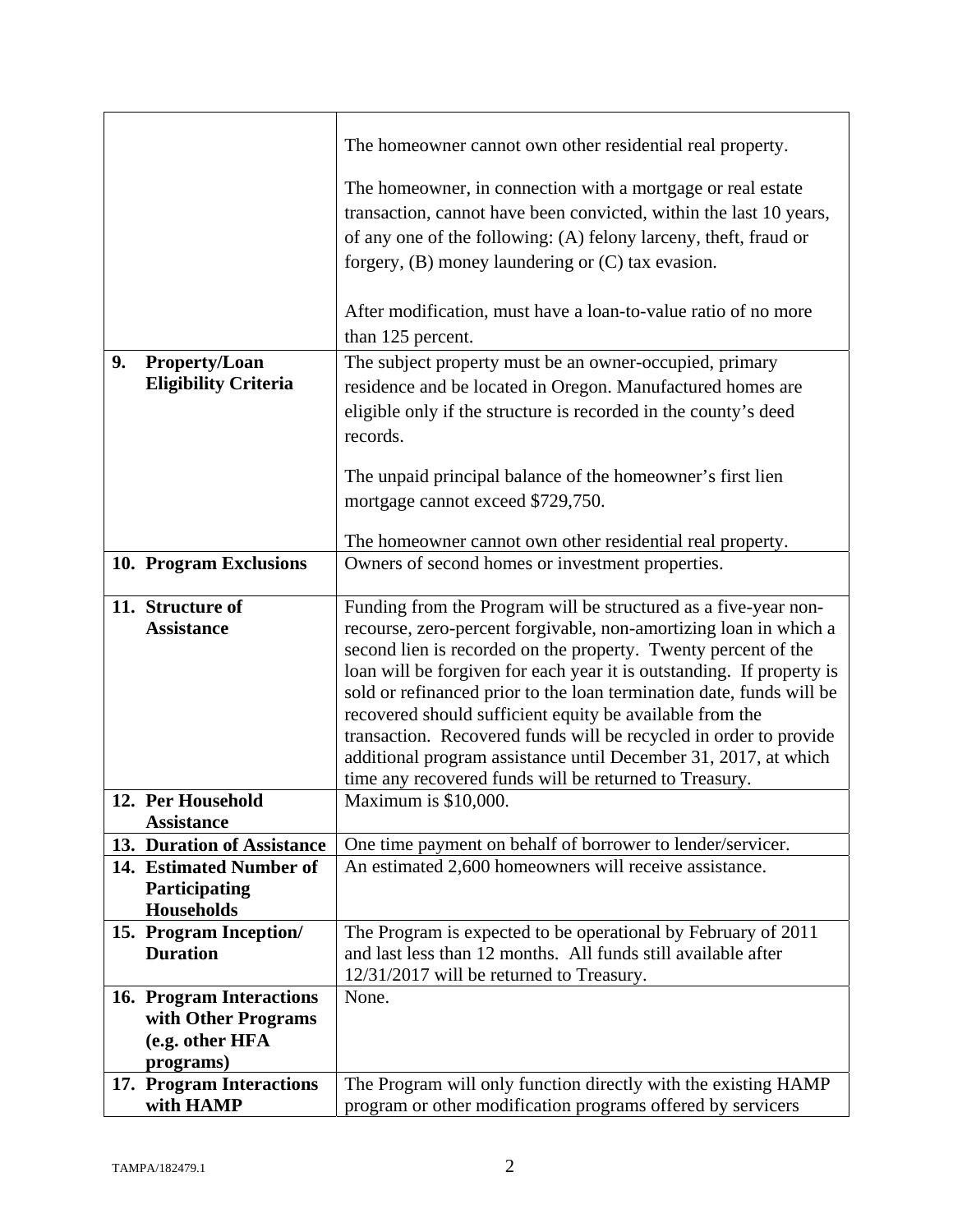|                      | and/or lenders. The Program is not anticipated to work with the   |
|----------------------|-------------------------------------------------------------------|
|                      | other Hardest Hit Fund programs; however, it will work with non-  |
|                      | HAMP modification programs offered through lenders/servicers.     |
|                      | In those cases, Program funds will be used when an investment of  |
|                      | \$10,000 or less, will facilitate a successful loan modification. |
| 18. Program Leverage | Servicers will not charge administrative fees and waive all       |
| with Other Financial | administrative fees accrued prior to modification.                |
| <b>Resources</b>     |                                                                   |
| 19. Qualify as an    | $\Box$ Yes<br>$\square$ No                                        |
| Unemployment         |                                                                   |
| Program              |                                                                   |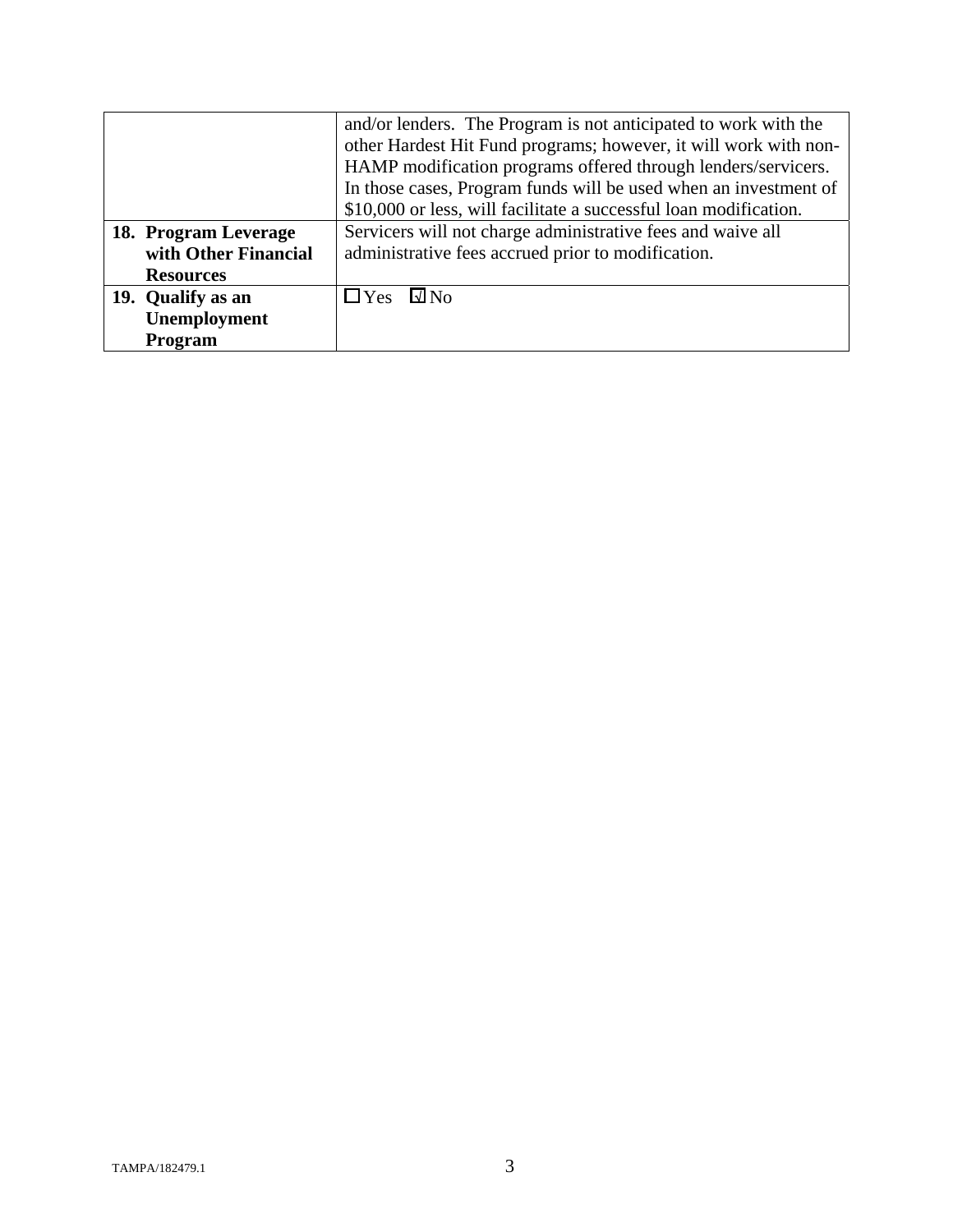# **Oregon Affordable Housing Assistance Corporation Mortgage Payment Assistance Program Summary Guidelines**

| 1. | <b>Program Overview</b>                 | The Mortgage Payment Assistance Program will provide up to 12<br>months of mortgage payment assistance or \$20,000, whichever is |
|----|-----------------------------------------|----------------------------------------------------------------------------------------------------------------------------------|
|    |                                         | used first. This temporary assistance will be provided on behalf of                                                              |
|    |                                         | unemployed or substantially underemployed homeowners. If a                                                                       |
|    |                                         | homeowner regains employment or recovers from financial<br>distress during participation in the program, one additional month    |
|    |                                         | of assistance may be provided if the \$20,000 maximum benefit                                                                    |
|    |                                         | has not be reached.                                                                                                              |
|    |                                         |                                                                                                                                  |
|    |                                         | The state's foreclosure counseling network will serve as the                                                                     |
|    |                                         | administrative entry point for initial eligibility screening and will                                                            |
|    |                                         | verify continued eligibility.                                                                                                    |
|    |                                         |                                                                                                                                  |
|    |                                         |                                                                                                                                  |
|    |                                         | Oregon Affordable Housing Assistance Corporation (OAHAC)                                                                         |
|    |                                         | will, on behalf of an eligible borrower, make a full monthly                                                                     |
|    |                                         | payment to the servicer until the applicable program cap is                                                                      |
|    |                                         | reached or the borrower becomes ineligible.                                                                                      |
|    |                                         |                                                                                                                                  |
| 2. | <b>Program Goals</b>                    | The Mortgage Payment Assistance Program will provide                                                                             |
|    |                                         | assistance so a qualified borrower can search for work or obtain                                                                 |
|    |                                         | job training without fear of losing their home. The purpose of<br>these programs is to assist borrowers until they can obtain    |
|    |                                         | sufficient income to resume scheduled mortgage payments, or                                                                      |
|    |                                         | qualify for a modified mortgage payment.                                                                                         |
| 3. | <b>Target Population/</b>               | The Program will be available in all counties of Oregon for                                                                      |
|    | <b>Areas</b>                            | households with incomes equal to or less than 120 percent of state<br>median income.                                             |
| 4. | <b>Program Allocation</b>               | \$100,000,000.00                                                                                                                 |
|    | (Excluding                              |                                                                                                                                  |
|    | <b>Administrative</b>                   |                                                                                                                                  |
|    | <b>Expenses</b> )                       |                                                                                                                                  |
| 5. | <b>Borrower Eligibility</b><br>Criteria | The borrower must have a current household income equal to or                                                                    |
|    |                                         | less than 120 percent of state median income. A borrower who<br>has a loan financed in whole or in part by bonds that are tax-   |
|    |                                         | exempt under IRC section 143 is presumed to satisfy income                                                                       |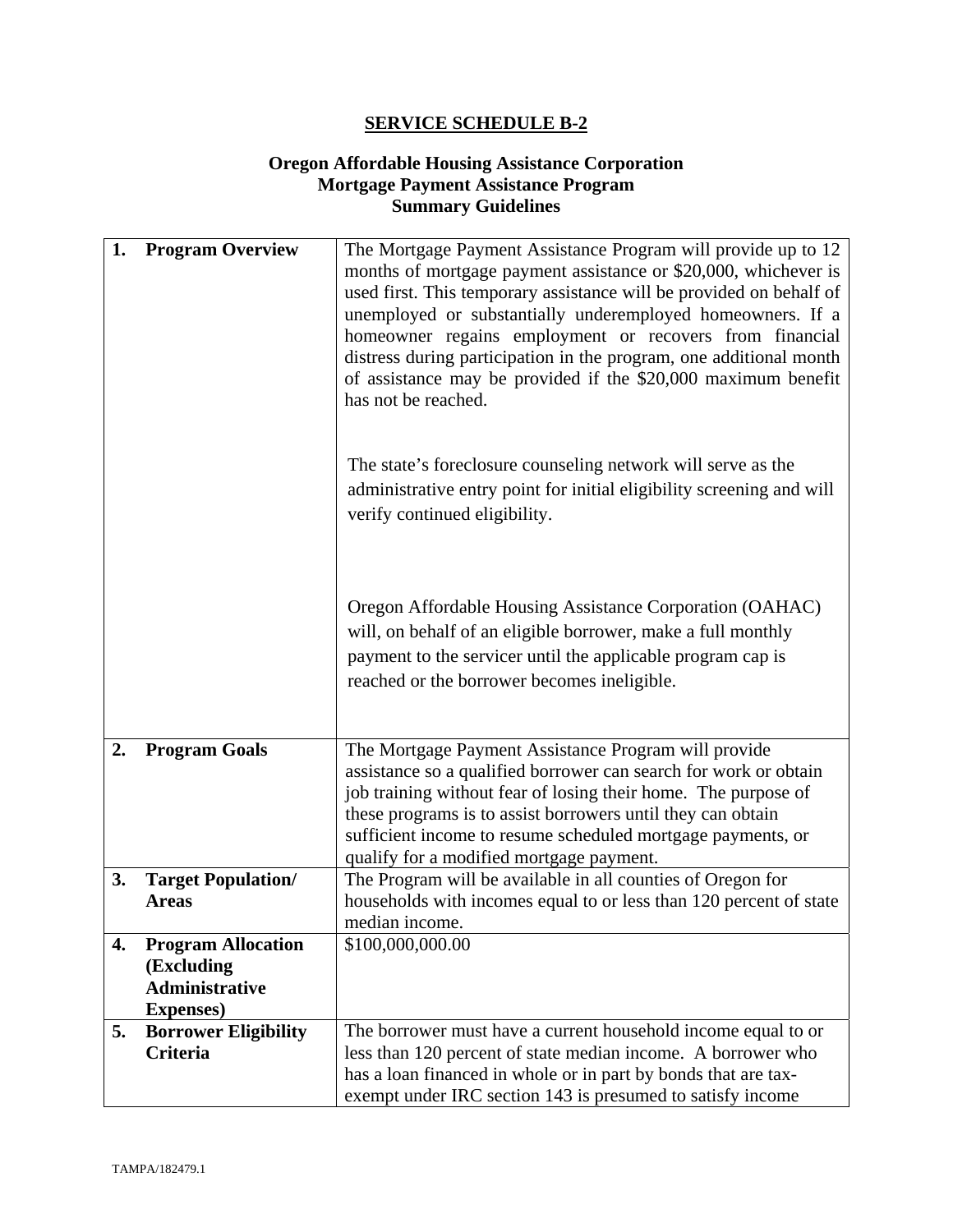|    |                                                     | limits.                                                                                                                                                                                                                                                       |
|----|-----------------------------------------------------|---------------------------------------------------------------------------------------------------------------------------------------------------------------------------------------------------------------------------------------------------------------|
|    |                                                     | The borrower must be unemployed or substantially<br>underemployed (have experienced a verifiable loss of income of<br>25 percent or more).                                                                                                                    |
|    |                                                     | The borrower must complete and sign a financial hardship<br>affidavit.                                                                                                                                                                                        |
|    |                                                     | The borrower, in connection with a mortgage or real estate<br>transaction, cannot have been convicted, within the last 10 years,<br>of any one of the following: (A) felony larceny, theft, fraud or<br>forgery, $(B)$ money laundering or $(C)$ tax evasion. |
| 6. | <b>Property/Loan</b><br><b>Eligibility Criteria</b> | The subject property must be a one unit, single family, owner-<br>occupied, primary residence and be located in Oregon.                                                                                                                                       |
|    |                                                     | The borrower's current first lien mortgage must have originated<br>before January 1, 2009.                                                                                                                                                                    |
|    |                                                     | The unpaid principal balance of the borrower's first lien mortgage<br>cannot exceed \$350,000 unless certain qualifying conditions are<br>met. In no instance can the unpaid principal balance of the<br>borrower's first lien mortgage exceed \$729,750.     |
| 7. | <b>Program Exclusions</b>                           | The borrower cannot have received notification of a trustee/sheriff sale                                                                                                                                                                                      |
|    |                                                     | having been recorded and the trustee/sheriff sale cannot be scheduled<br>less than seven days from date the Servicer is notified of the borrower's<br>approval for MPA.                                                                                       |
|    |                                                     | The borrower cannot be in active bankruptcy.                                                                                                                                                                                                                  |
|    |                                                     | The borrower's first lien mortgage cannot be a home equity line of<br>credit, land sale contract, or otherwise privately financed<br>mortgage.                                                                                                                |
|    |                                                     | The borrower cannot have liquid assets, excluding retirement or<br>education savings accounts, equivalent to more than four months' of<br>mortgage payments.                                                                                                  |
|    |                                                     | The borrower cannot own other residential real property.                                                                                                                                                                                                      |
|    |                                                     | The subject property cannot be a condominium or townhome.                                                                                                                                                                                                     |
| 8. | <b>Structure of</b><br><b>Assistance</b>            | The Program is envisioned as a revolving fund. The Program will<br>make a five-year, non-recourse, zero-percent forgivable, non-<br>amortizing loan in which a junior lien is recorded on the property.                                                       |
|    |                                                     | Twenty percent of the loan will be forgiven for each year the loan                                                                                                                                                                                            |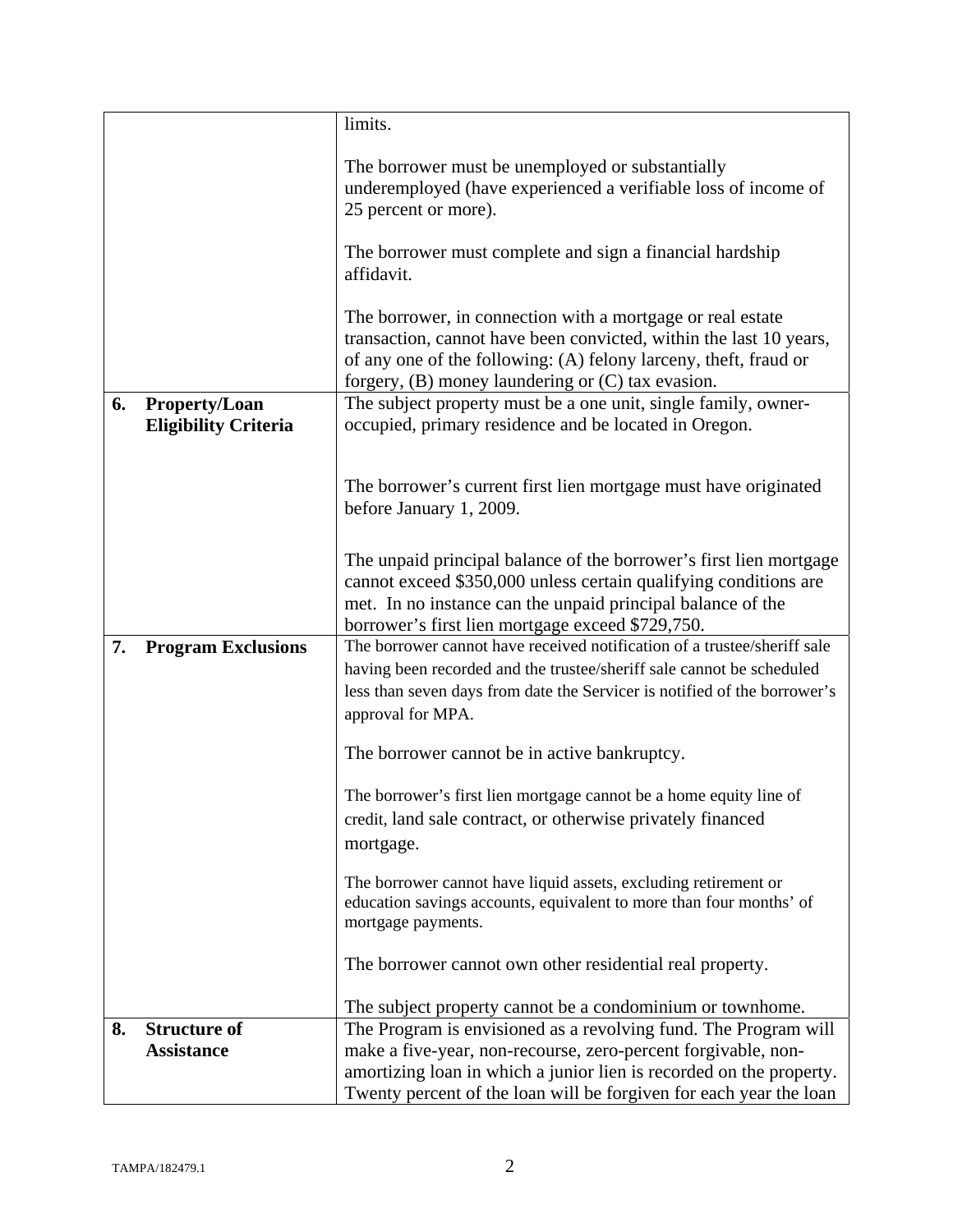| 9. | <b>Per Household</b>                                                            | is outstanding. If the property is sold or refinanced prior to the<br>loan termination date, the Program will recover funds should<br>sufficient equity be available from the transaction. The Program<br>will recycle recovered funds in order to provide additional<br>program assistance until December 31, 2017, at which time any<br>recovered funds will be returned to Treasury.<br>Maximum benefit is \$20,000 per borrower.                                                                                                                                                                                                                                                                                            |
|----|---------------------------------------------------------------------------------|---------------------------------------------------------------------------------------------------------------------------------------------------------------------------------------------------------------------------------------------------------------------------------------------------------------------------------------------------------------------------------------------------------------------------------------------------------------------------------------------------------------------------------------------------------------------------------------------------------------------------------------------------------------------------------------------------------------------------------|
|    | <b>Assistance</b>                                                               |                                                                                                                                                                                                                                                                                                                                                                                                                                                                                                                                                                                                                                                                                                                                 |
|    | 10. Duration of Assistance                                                      | 12 months plus an additional month if the borrower recovers in<br>Month 12.                                                                                                                                                                                                                                                                                                                                                                                                                                                                                                                                                                                                                                                     |
|    | 11. Estimated Number of<br>Participating<br><b>Households</b>                   | 5,000                                                                                                                                                                                                                                                                                                                                                                                                                                                                                                                                                                                                                                                                                                                           |
|    | 12. Program Inception/<br><b>Duration</b>                                       | The Program was operational December 2010. The Program is<br>expected to last 24 months.                                                                                                                                                                                                                                                                                                                                                                                                                                                                                                                                                                                                                                        |
|    | 13. Program Interactions<br>with Other Programs<br>(e.g. other HFA<br>programs) | None.                                                                                                                                                                                                                                                                                                                                                                                                                                                                                                                                                                                                                                                                                                                           |
|    | 14. Program Interactions<br>with HAMP                                           | HHF Funds will generally be utilized prior to the UP forbearance<br>described in Supplemental Directive 10-04 and/or GSE<br>forbearance programs, unless the borrower has already received<br>forbearance under those programs. When appropriate however,<br>servicers should provide UP or other forbearance to eligible<br>borrowers who are being evaluated for Mortgage Payment<br>Assistance by OAHAC.<br>If the servicer is a HAMP participating servicer, borrowers must<br>be evaluated for HAMP at the earlier of reemployment or<br>expiration of HFA mortgage assistance benefits.<br>The servicer will not require reinstatement before the servicer<br>accepts Mortgage Payment Assistance, but OAHAC can agree to |
|    | 15. Program Leverage<br>with Other Financial<br><b>Resources</b>                | do so if it deems appropriate for the borrower.<br>Servicers will not charge administrative fees (e.g., NSF, late<br>charges) in any month where a full contract payment is made. If<br>the loan is reinstated or modified following HFA mortgage<br>assistance servicers will waive all administrative fees accrued<br>since the beginning of the delinquency.                                                                                                                                                                                                                                                                                                                                                                 |
|    | 16. Qualify as an<br>Unemployment<br>Program                                    | $\boxtimes$ Yes<br>$\square$ No                                                                                                                                                                                                                                                                                                                                                                                                                                                                                                                                                                                                                                                                                                 |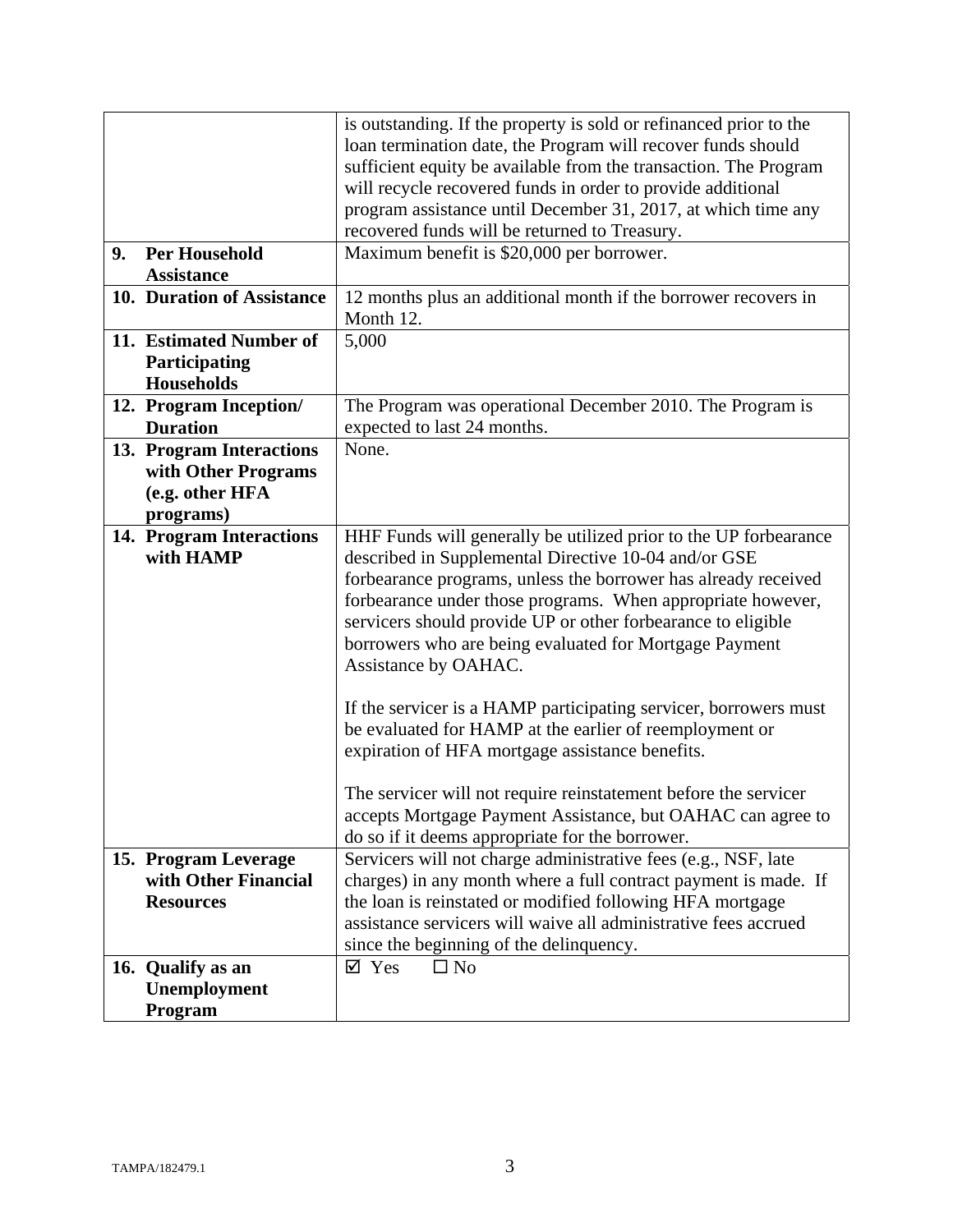# **Oregon Affordable Housing Assistance Corporation Loan Preservation Assistance Program Summary Guidelines**

| 20. Program Overview                                                               | The Loan Preservation Assistance Program is intended to benefit<br>homeowners who have regained employment or recovered from<br>financial distress to ensure their loans become, or remain,<br>affordable. Funds provided through this Program will be paid to<br>lenders/servicers to be used to ensure successful loan<br>modification, pay arrearages, bring a delinquent borrower current,<br>cure delinquent escrow, or pay other fees incurred during a period<br>of unemployment or financial distress. Funds may be utilized to                                                                                                                                     |
|------------------------------------------------------------------------------------|-----------------------------------------------------------------------------------------------------------------------------------------------------------------------------------------------------------------------------------------------------------------------------------------------------------------------------------------------------------------------------------------------------------------------------------------------------------------------------------------------------------------------------------------------------------------------------------------------------------------------------------------------------------------------------|
|                                                                                    | bring homeowners within acceptable limits for entry into existing<br>refinance, modification, or other existing foreclosure prevention<br>programs. Eligibility will be determined by Foreclosure<br>Counselors and staff from the Oregon Affordable Housing<br>Assistance Corporation.                                                                                                                                                                                                                                                                                                                                                                                     |
| 21. Program Goals                                                                  | To provide those who recover from unemployment or financial<br>distress the opportunity to pay any significant penalties they have<br>incurred, qualify for modification, or pay arrearages to ensure<br>long term mortgage affordability.                                                                                                                                                                                                                                                                                                                                                                                                                                  |
| 22. Target Population/<br><b>Areas</b>                                             | The program will be available in all counties of Oregon for<br>households with incomes equal to or less than 120 percent of state<br>median income. The substantial majority of funding (80 percent)<br>will be provided to those counties identified as hardest hit (20).                                                                                                                                                                                                                                                                                                                                                                                                  |
| 23. Program Allocation<br>(Excluding<br><b>Administrative</b><br><b>Expenses</b> ) | \$57,000,000.00                                                                                                                                                                                                                                                                                                                                                                                                                                                                                                                                                                                                                                                             |
| 24. Borrower Eligibility<br><b>Criteria</b>                                        | The homeowner must have a current household income equal to<br>or less than 120 percent of state median income. A homeowner<br>who has a loan financed in whole or in part by bonds that are tax-<br>exempt under IRC section 143 is presumed to satisfy income<br>limits.<br>Homeowner must provide a financial hardship affidavit.<br>After anticipated assistance, recipients cannot have debt-to-<br>income ratio greater than 50 percent.<br>After modification, must have a loan-to-value ratio of not more<br>than 125 percent.<br>The homeowner, in connection with a mortgage or real estate<br>transaction, cannot have been convicted, within the last 10 years, |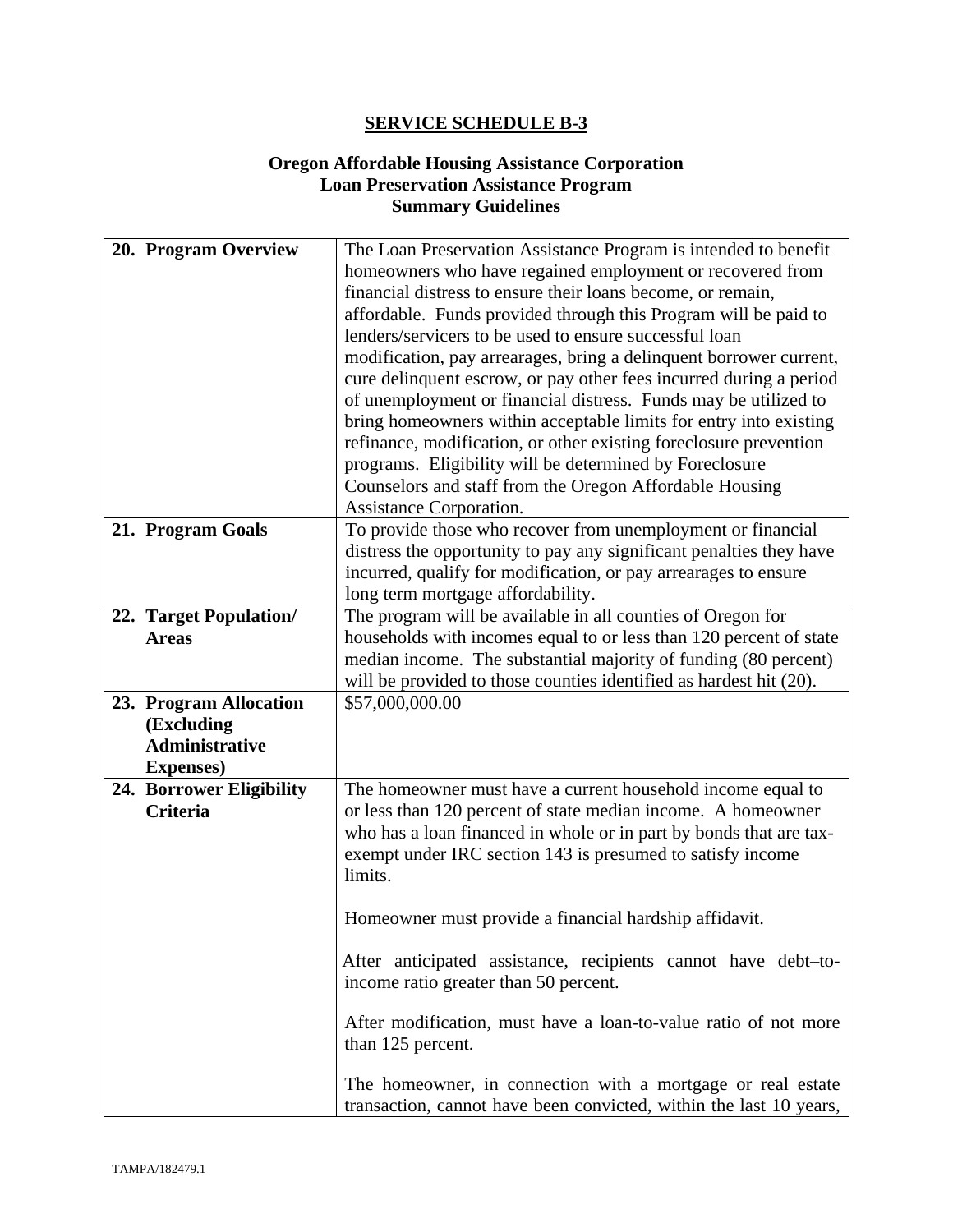|                                              | of any one of the following: (A) felony larceny, theft, fraud or    |
|----------------------------------------------|---------------------------------------------------------------------|
|                                              | forgery, $(B)$ money laundering or $(C)$ tax evasion.               |
|                                              |                                                                     |
| 25. Property/Loan                            | The subject property must be an owner-occupied, primary             |
| <b>Eligibility Criteria</b>                  | residence and be located in Oregon. Manufactured homes are          |
|                                              | eligible only if the structure is recorded in the county's deed     |
|                                              |                                                                     |
|                                              | records.                                                            |
|                                              |                                                                     |
|                                              | The unpaid principal balance of the homeowner's first lien          |
|                                              | mortgage cannot exceed \$350,000.                                   |
| 26. Program Exclusions                       | First lien mortgages that are home equity lines of credit.          |
|                                              |                                                                     |
|                                              |                                                                     |
|                                              | The homeowner cannot own other residential real property.           |
| 27. Structure of                             | The Program is envisioned as a revolving fund. The Program will     |
| <b>Assistance</b>                            | make a five-year, non-recourse, zero-percent forgivable, non-       |
|                                              | amortizing loan in which a second lien is recorded on the           |
|                                              | property. Twenty percent of the loan will be forgiven for each      |
|                                              | year the loan is outstanding. If the property is sold or refinanced |
|                                              | prior to the loan termination date, the Program will recover funds  |
|                                              |                                                                     |
|                                              | should sufficient equity be available from the transaction. The     |
|                                              | Program will recycle recovered funds in order to provide            |
|                                              | additional program assistance until December 31, 2017, at which     |
|                                              | time any recovered funds will be returned to Treasury.              |
| 28. Per Household                            | Maximum benefit is \$20,000 per borrower.                           |
|                                              |                                                                     |
|                                              |                                                                     |
| <b>Assistance</b>                            |                                                                     |
| 29. Duration of Assistance                   | Lenders/servicers will receive a one-time payment on behalf of      |
|                                              | borrower.                                                           |
| 30. Estimated Number of                      | It is estimated that a minimum of 2,850 homeowners will receive     |
| Participating                                | assistance.                                                         |
| <b>Households</b>                            |                                                                     |
| 31. Program Inception/                       | The Program will be operational in April 2011. The Program is       |
| <b>Duration</b>                              |                                                                     |
|                                              | expected to last 30 months.                                         |
| 32. Program Interactions                     | This Program will operate in conjunction with the Mortgage          |
| with Other Programs                          | Payment Assistance Program and other existing modification and      |
| (e.g. other HFA                              | refinance programs. It is anticipated that many of the recipients   |
| programs)                                    | of these funds will have used mortgage assistance, become           |
|                                              | stabilized, and can now take advantage of this Program.             |
|                                              | Recipients of these Program funds will enter into companion loan    |
|                                              | modification programs such as the FHA's Short Refinance             |
|                                              |                                                                     |
|                                              | Program, HAMP, Hope for Homeowners or other existing                |
|                                              | modification programs.                                              |
| 33. Program Interactions                     | This Program would incent recipients to enter loan modification     |
| with HAMP                                    | programs such as HAMP and may interact with both new and            |
|                                              | existing HAMP programs.                                             |
| 34. Program Leverage<br>with Other Financial | Servicers will waive administrative fees (e.g., NSF, late charges). |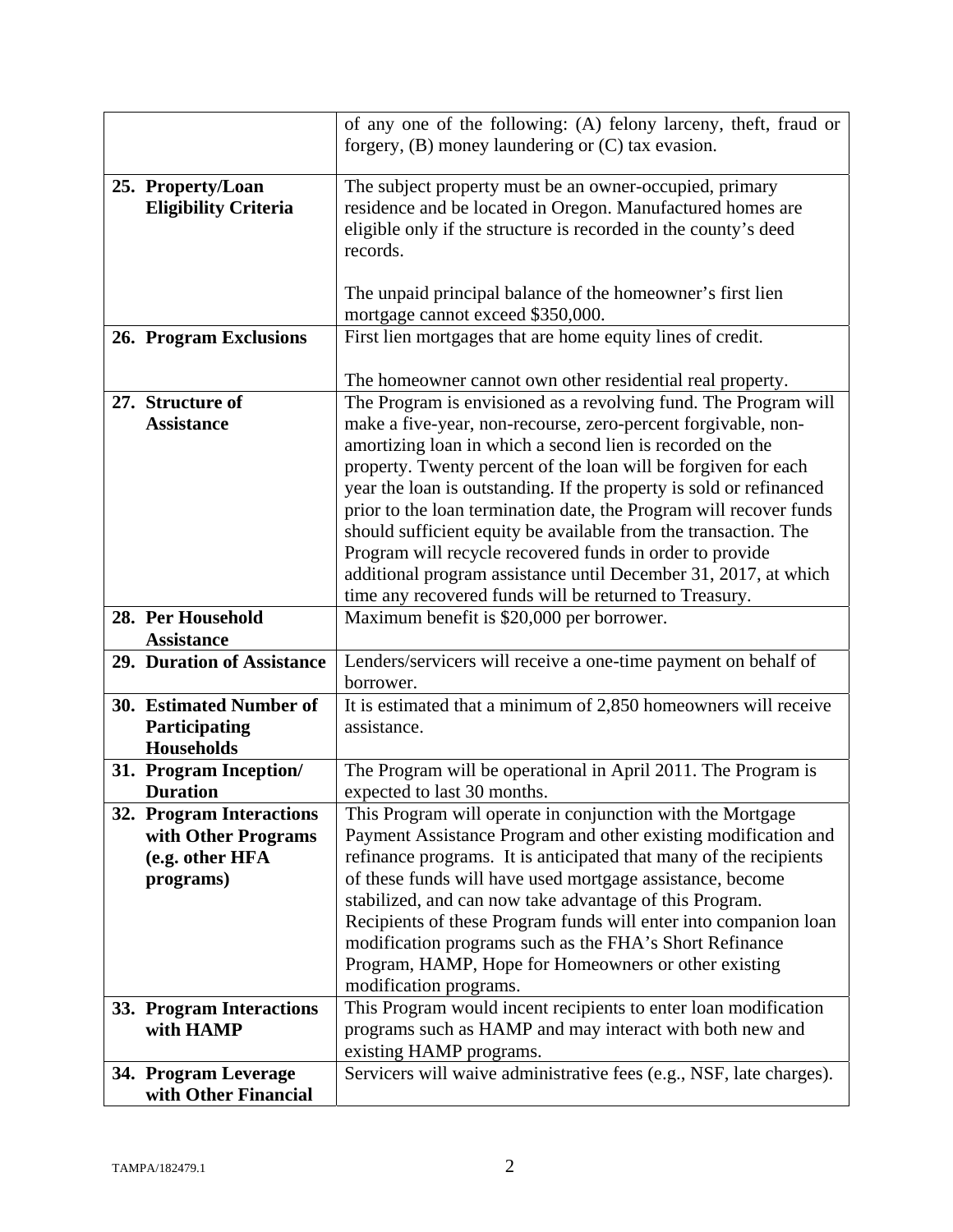| <b>Resources</b>  |     |                |
|-------------------|-----|----------------|
| 35. Qualify as an | Yes | $\boxtimes$ No |
| Unemployment      |     |                |
| Program           |     |                |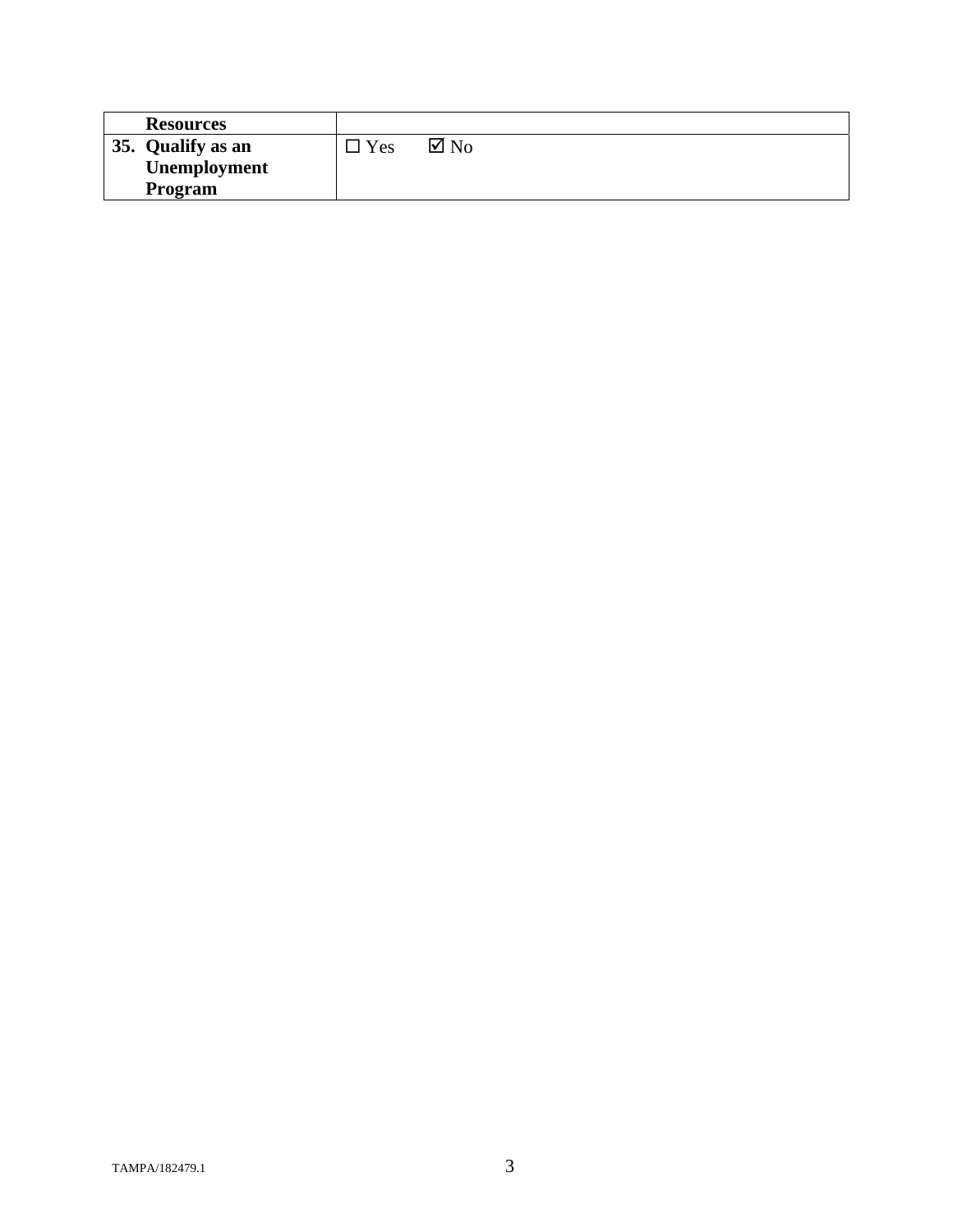# **Oregon Affordable Housing Assistance Corporation Transition Assistance Program Summary Guidelines**

| 1. | <b>Program Overview</b>                                                               | The Transition Assistance Program will assist homeowners for<br>whom foreclosure would otherwise be inevitable. This Program<br>will serve as an alternative exit point for recipients of the<br>Mortgage Payment Assistance Program who do not regain<br>employment or recover from financial distress to the extent that<br>they would benefit from loan preservation assistance. This<br>Program will work in conjunction with servicer/lender short sale<br>and deed-in-lieu of foreclosure programs to help homeowners<br>transition to affordable housing expediently. The funds are to be<br>used by borrowers to pay for relocation expenses including, but<br>not limited to: housing and utility deposits, transportation and<br>storage of household goods and personal effects, and temporary<br>housing costs. |
|----|---------------------------------------------------------------------------------------|-----------------------------------------------------------------------------------------------------------------------------------------------------------------------------------------------------------------------------------------------------------------------------------------------------------------------------------------------------------------------------------------------------------------------------------------------------------------------------------------------------------------------------------------------------------------------------------------------------------------------------------------------------------------------------------------------------------------------------------------------------------------------------------------------------------------------------|
|    |                                                                                       | OAHAC may work with lenders/servicers, real estate associations<br>and agents, and community organizations to identify potential<br>applicants.                                                                                                                                                                                                                                                                                                                                                                                                                                                                                                                                                                                                                                                                             |
| 2. | <b>Program Goals</b>                                                                  | To provide funds to financially distressed borrowers so they may<br>be able to find affordable housing while avoiding foreclosure.<br>Additionally, funds will serve as an incentive to maintain the<br>home's condition prior to turning it over to a lender/servicer.                                                                                                                                                                                                                                                                                                                                                                                                                                                                                                                                                     |
| 3. | <b>Target Population/</b><br><b>Areas</b>                                             | The Program will be available in all counties in Oregon.                                                                                                                                                                                                                                                                                                                                                                                                                                                                                                                                                                                                                                                                                                                                                                    |
| 4. | <b>Program Allocation</b><br>(Excluding<br><b>Administrative</b><br><b>Expenses</b> ) | \$7,552,038.00                                                                                                                                                                                                                                                                                                                                                                                                                                                                                                                                                                                                                                                                                                                                                                                                              |
| 5. | <b>Borrower Eligibility</b><br><b>Criteria</b>                                        | The borrower must have a current household income equal to or<br>less than 120 percent of state median income. A borrower who<br>has a loan financed in whole or in part by bonds that are tax-<br>exempt under IRC section 143 is presumed to satisfy income<br>limits.<br>The borrower must complete and sign a financial hardship<br>affidavit.                                                                                                                                                                                                                                                                                                                                                                                                                                                                          |
|    |                                                                                       | The borrower, in connection with a mortgage or real estate<br>transaction, cannot have been convicted, within the last 10 years,                                                                                                                                                                                                                                                                                                                                                                                                                                                                                                                                                                                                                                                                                            |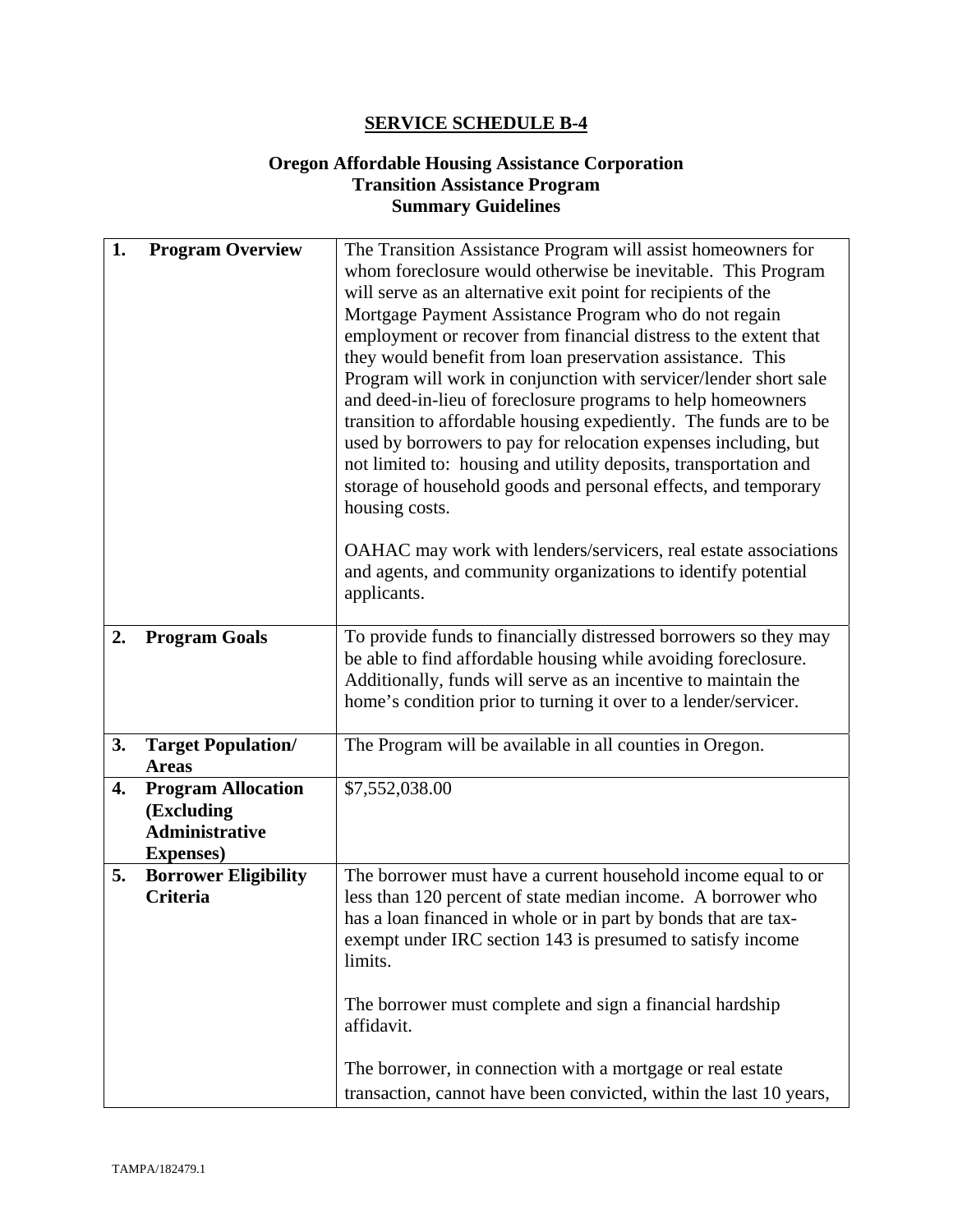|    |                                                               | of any one of the following: (A) felony larceny, theft, fraud or                                                                                                                                                                                          |
|----|---------------------------------------------------------------|-----------------------------------------------------------------------------------------------------------------------------------------------------------------------------------------------------------------------------------------------------------|
|    |                                                               | forgery, $(B)$ money laundering or $(C)$ tax evasion.                                                                                                                                                                                                     |
|    |                                                               |                                                                                                                                                                                                                                                           |
|    |                                                               | The borrower must complete a short sale or deed- in-lieu of                                                                                                                                                                                               |
|    |                                                               | foreclosure agreement.                                                                                                                                                                                                                                    |
| 6. | Property/Loan                                                 | The subject property must be an owner-occupied, primary                                                                                                                                                                                                   |
|    | <b>Eligibility Criteria</b>                                   | residence unless the borrower has relocated in the last 24 months,<br>and provides documentation that the property was such<br>borrower's primary residence prior to relocation and satisfies<br>certain other qualifying criteria.                       |
|    |                                                               | The unpaid principal balance of the borrower's first lien mortgage<br>cannot exceed \$350,000 unless certain qualifying conditions are<br>met. In no instance can the unpaid principal balance of the<br>borrower's first lien mortgage exceed \$729,750. |
|    |                                                               | The subject property must be a one-unit, single-family residence<br>(including condominiums and townhomes) located in Oregon,                                                                                                                             |
| 7. | <b>Program Exclusions</b>                                     | The borrower cannot own other residential real property.                                                                                                                                                                                                  |
|    |                                                               | The borrower cannot be in active bankruptcy.                                                                                                                                                                                                              |
| 8. | <b>Structure of</b><br><b>Assistance</b>                      | This Program will not be structured as a loan.                                                                                                                                                                                                            |
| 9. | <b>Per Household</b><br><b>Assistance</b>                     | Maximum benefit is \$3,000 per household.                                                                                                                                                                                                                 |
|    | 10. Duration of Assistance                                    | One-time payment to the borrower at or after closing (transfer of<br>title) of the deed-in-lieu or short sale transaction.                                                                                                                                |
|    | 11. Estimated Number of<br>Participating<br><b>Households</b> | 2,500                                                                                                                                                                                                                                                     |
|    | 12. Program Inception/<br><b>Duration</b>                     | The Program will be operational in July 2011. The Program is<br>expected to last 30 months.                                                                                                                                                               |
|    | 13. Program Interactions                                      | It is anticipated the Program will provide additional support to                                                                                                                                                                                          |
|    | with Other Programs                                           | eligible recipients above and beyond the assistance provided                                                                                                                                                                                              |
|    | (e.g. other HFA                                               | through HAFA. The Program would essentially fill gaps for the                                                                                                                                                                                             |
|    | programs)                                                     | borrower in areas where HAFA assistance falls short of the                                                                                                                                                                                                |
|    |                                                               | resources needed for a successful transition.<br>None.                                                                                                                                                                                                    |
|    | 14. Program Interactions<br>with HAMP                         |                                                                                                                                                                                                                                                           |
|    | 15. Program Leverage                                          | There is no current anticipated leverage; however this program                                                                                                                                                                                            |
|    | with Other Financial                                          | will be layered on any other resources the borrower is able to                                                                                                                                                                                            |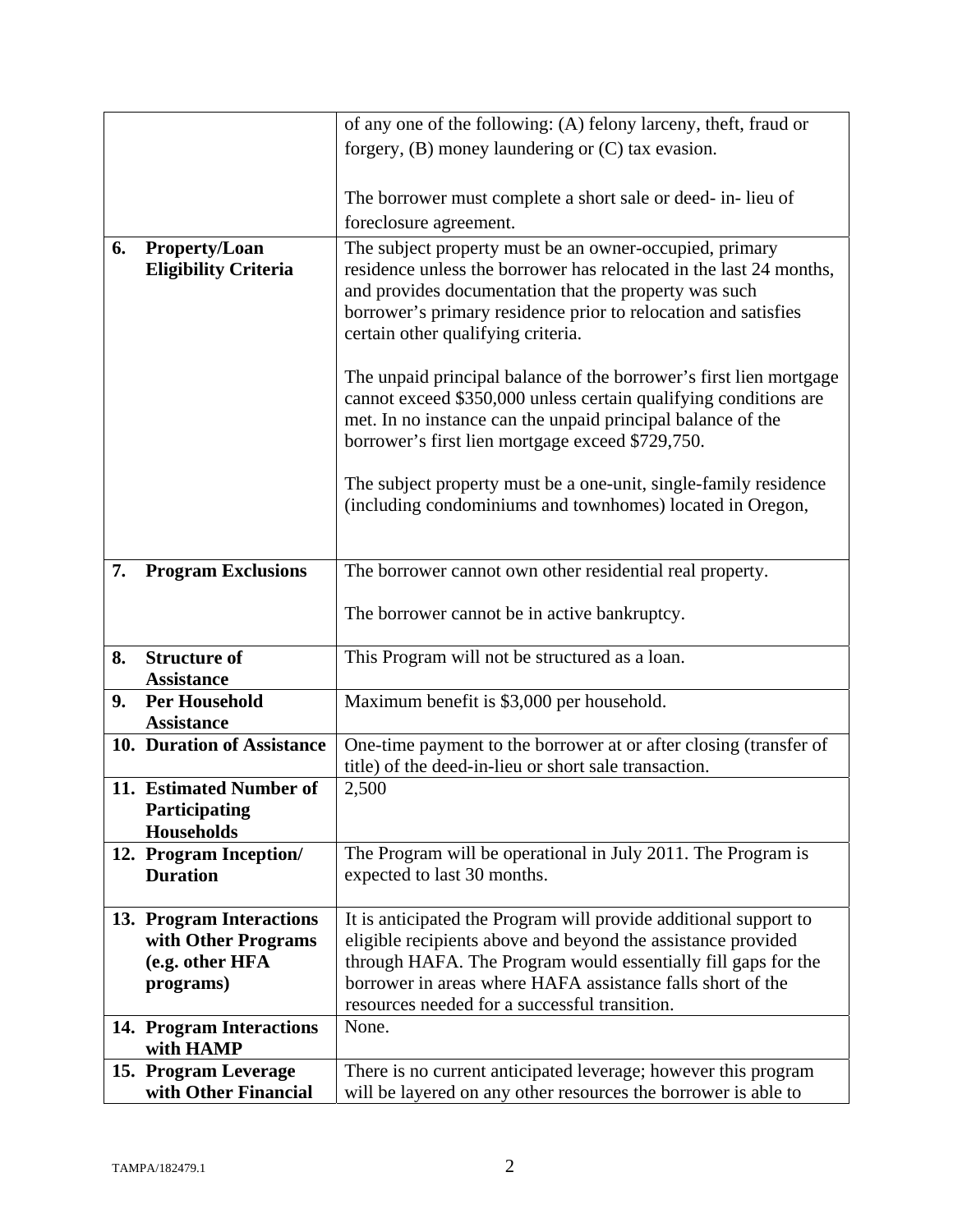| <b>Resources</b>    | receive for leaving their home before foreclosure. |  |
|---------------------|----------------------------------------------------|--|
| 16. Qualify as an   | $\boxtimes$ No<br>$\exists$ Yes                    |  |
| <b>Unemployment</b> |                                                    |  |
| <b>Program</b>      |                                                    |  |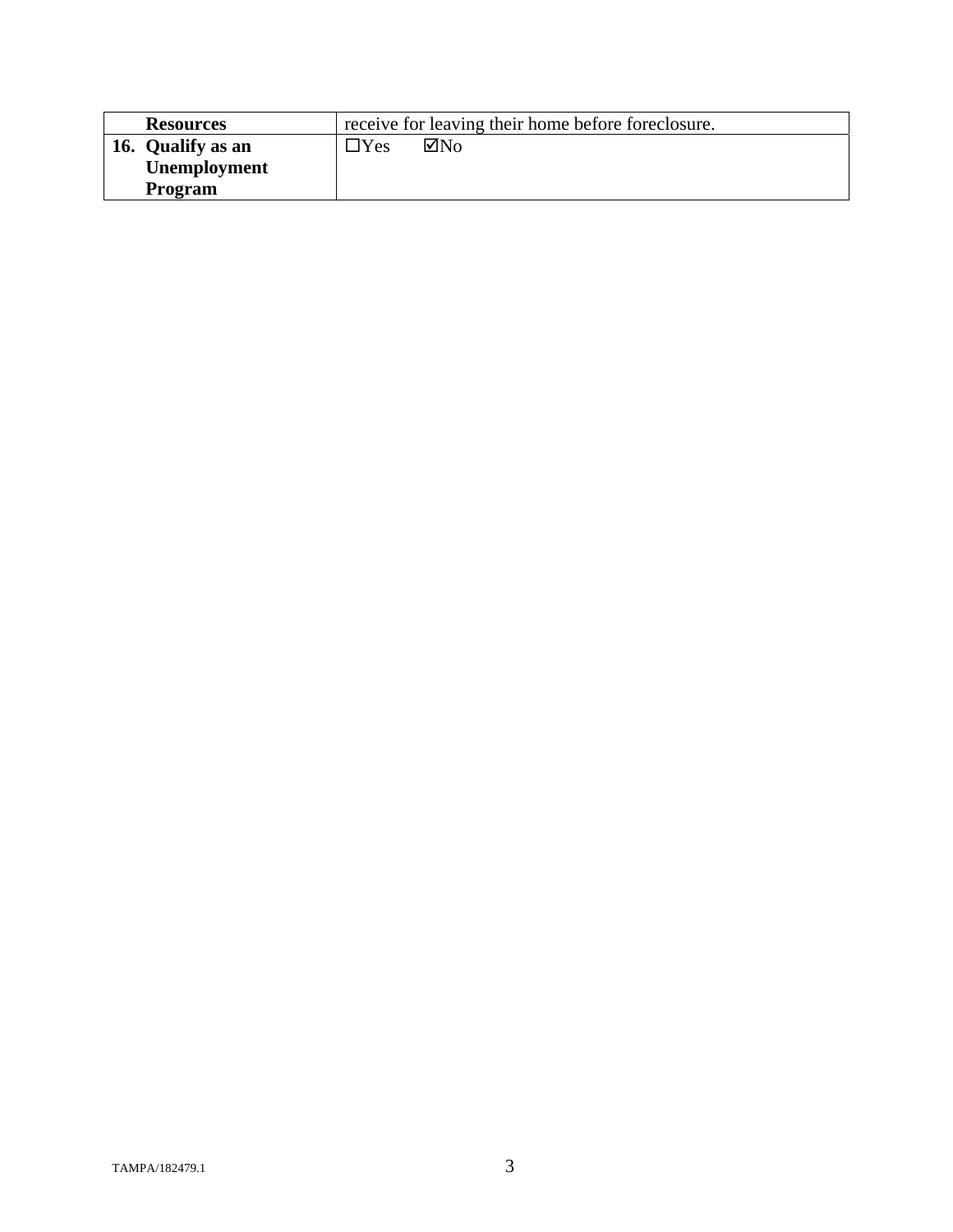# **Oregon Affordable Housing Assistance Corporation Loan Refinancing Assistance Pilot Project Summary Guidelines**

| 1. | <b>Program Overview</b>     | The Loan Refinancing Assistance Pilot will target two Oregon       |  |
|----|-----------------------------|--------------------------------------------------------------------|--|
|    |                             | counties hit hard by the housing crisis. Under this program,       |  |
|    |                             | Oregon Affordable Housing Assistance Corporation (OAHAC),          |  |
|    |                             | after review and approval by Oregon Housing and Community          |  |
|    |                             | Services (OHCS), will purchase loans on behalf of homeowners       |  |
|    |                             | with negative equity mortgages, who have recovered from            |  |
|    |                             | unemployment, underemployment or financial distress and show       |  |
|    |                             | the capability to pay a mortgage payment based on a principal      |  |
|    |                             | amount reflective of the current market value of the home.         |  |
|    |                             | All loans will be purchased by OAHAC at or below the current       |  |
|    |                             | appraised value of the home securing the loan and at least 10      |  |
|    |                             | percent below the current unpaid principal balance.                |  |
|    |                             | After the loans have been purchased, OAHAC will empower            |  |
|    |                             | OHCS to oversee the immediate refinance of the OAHAC               |  |
|    |                             | mortgages based on and to set the principal amount equal to the    |  |
|    |                             | home's current appraised value.                                    |  |
| 2. | <b>Program Goals</b>        | The Loan Refinancing Assistance Pilot Project's goals are to       |  |
|    |                             | assist homeowners escape acute negative equity situations, help to |  |
|    |                             | slow the ongoing decline in property value, and provide approved   |  |
|    |                             | homeowners with reliable, affordable, sustainable mortgages.       |  |
|    |                             |                                                                    |  |
| 3. | <b>Target Population/</b>   | The Program will be available in two Oregon counties, Deschutes    |  |
|    | <b>Areas</b>                | and Jackson, and focus exclusively on homeowners who have          |  |
|    |                             | recovered from a financial hardship, are saddled with negative     |  |
|    |                             | equity mortgages, and demonstrate the capability to pay a loan     |  |
|    |                             | refinanced at the home's current value.                            |  |
| 4. | <b>Program Allocation</b>   | \$10,000,000.00                                                    |  |
|    | (Excluding                  |                                                                    |  |
|    | <b>Administrative</b>       |                                                                    |  |
|    | <b>Expenses</b> )           |                                                                    |  |
| 5. | <b>Borrower Eligibility</b> | The homeowner must have a current household income equal to        |  |
|    | Criteria                    | or less than 120 percent of state median income. A homeowner       |  |
|    |                             | who has a loan financed in whole or in part by bonds that are tax- |  |
|    |                             | exempt under IRC section 143 is presumed to satisfy income         |  |
|    |                             | limits.                                                            |  |
|    |                             | The homeowner must have experienced a verifiable loss of           |  |
|    |                             | income or other demonstrable financial hardship.                   |  |
|    |                             | A demonstrated ability to meet standard payment ratios at the      |  |
|    |                             | home's current appraised value.                                    |  |
|    |                             | The homeowner must complete and sign a Financial Hardship          |  |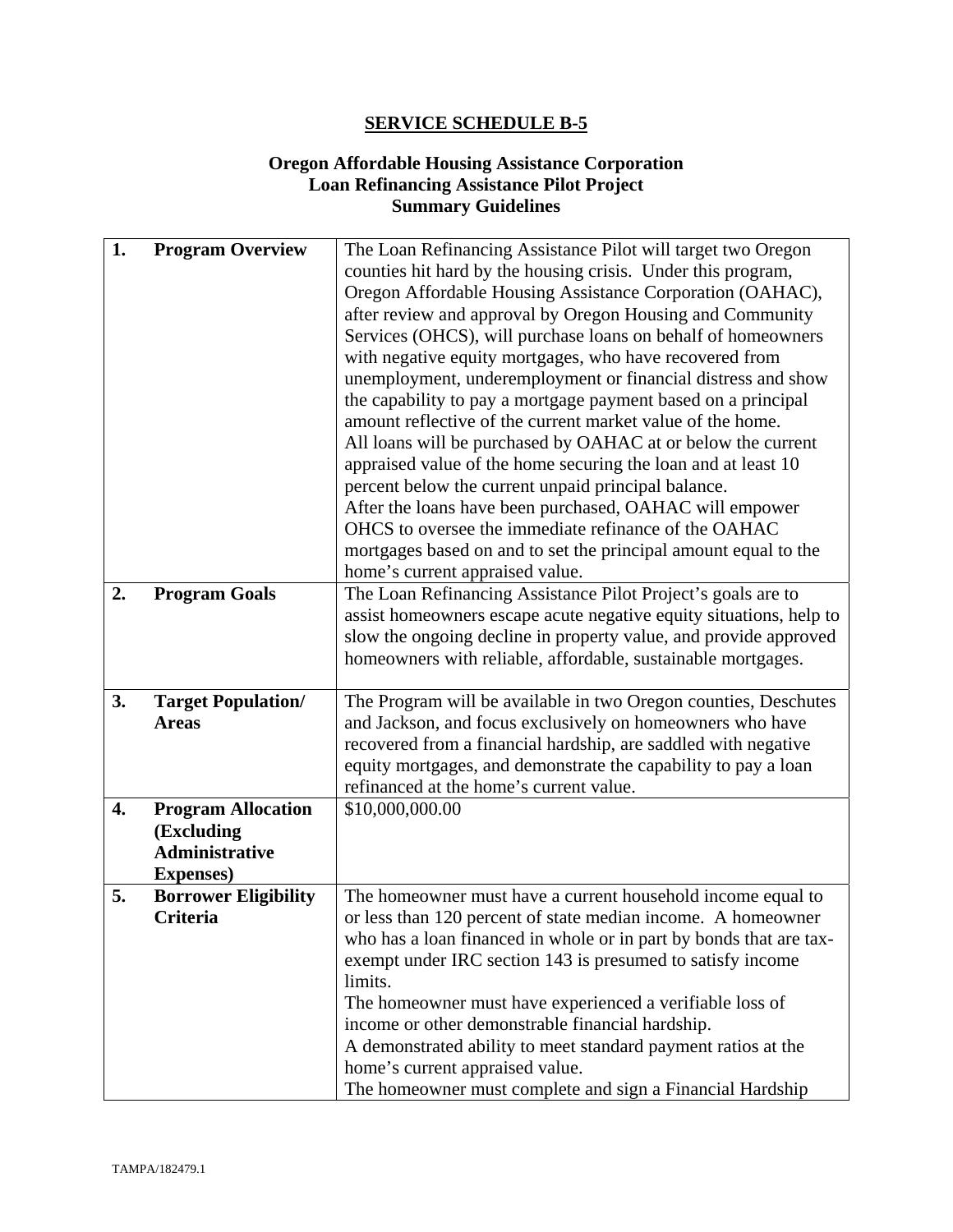|     |                             | Affidavit attesting to the prior loss of income or other applicable |  |
|-----|-----------------------------|---------------------------------------------------------------------|--|
|     |                             | financial hardship.                                                 |  |
|     |                             | The homeowner, in connection with a mortgage or real estate         |  |
|     |                             | transaction, cannot have been convicted, within the last 10 years,  |  |
|     |                             | of any one of the following: (A) felony larceny, theft, fraud or    |  |
|     |                             | forgery, $(B)$ money laundering or $(C)$ tax evasion.               |  |
| 6.  | Property/Loan               | The subject property must be an owner-occupied, primary             |  |
|     | <b>Eligibility Criteria</b> | residence and be located in Oregon.                                 |  |
|     |                             | The mortgage has substantial negative equity.                       |  |
|     |                             | The unpaid principal balance of the homeowner's first lien          |  |
|     |                             | mortgage cannot exceed \$499,000.                                   |  |
|     |                             | Loans must be purchased at or below appraised market value of       |  |
|     |                             | the home.                                                           |  |
|     |                             | Loans can only be purchased if the lender/servicer has discounted   |  |
|     |                             | the price of the loan by at least 10 percent of the current unpaid  |  |
|     |                             | principal balance.                                                  |  |
| 7.  | <b>Program Exclusions</b>   | First lien mortgages that are home equity lines of credit.          |  |
|     |                             | Third party contracts and other private party loans.                |  |
|     |                             | The homeowner cannot own other residential real property.           |  |
|     |                             | Employees of Oregon Housing and Community Services, partner         |  |
|     |                             | agencies, or contractors.                                           |  |
| 8.  | <b>Structure of</b>         | The refinanced mortgage will be for a term of 30 years, carry a     |  |
|     | <b>Assistance</b>           | fixed interest rate (to be set by OAHAC and apply uniformly for     |  |
|     |                             | all borrowers) and the loan amount will be set at the current       |  |
|     |                             | appraised value of the home.                                        |  |
|     |                             | The Pilot is envisioned as a revolving fund. OAHAC will buy         |  |
|     |                             | distressed mortgages on a homeowner's behalf, and then              |  |
|     |                             | empower OHCS to refinance with the homeowner at current             |  |
|     |                             | appraised value and service the loan. When the loan                 |  |
|     |                             | demonstrates healthy, reliable performance, OHCS may arrange        |  |
|     |                             | for take out financing or sell the loan and revolve the funding     |  |
|     |                             | directly back to OAHAC until December 31, 2017. After               |  |
|     |                             | December 31, 2017 all repayments and profits, if any, will be       |  |
|     |                             | returned to Treasury.                                               |  |
| 9.  | <b>Per Household</b>        | Anticipated per household assistance is \$125,000-\$150,000.        |  |
|     | <b>Assistance</b>           |                                                                     |  |
| 10. | <b>Duration of</b>          | Assistance will be a one time payment with high touch servicing.    |  |
|     | <b>Assistance</b>           | Any required counseling will be provided by HUD approved            |  |
|     |                             | agencies using outside (non-HHF) resources.                         |  |
| 11. | <b>Estimated Number of</b>  | OAHAC anticipates helping approximately 330 homeowners.             |  |
|     | Participating               |                                                                     |  |
|     | Households                  |                                                                     |  |
| 12. | <b>Program Inception/</b>   | OAHAC expects to purchase its first loan within three to four       |  |
|     | <b>Duration</b>             | months of US Treasury approval. The program is estimated to         |  |
|     |                             | last for three to four years.                                       |  |
| 13. | <b>Program Interactions</b> | None.                                                               |  |